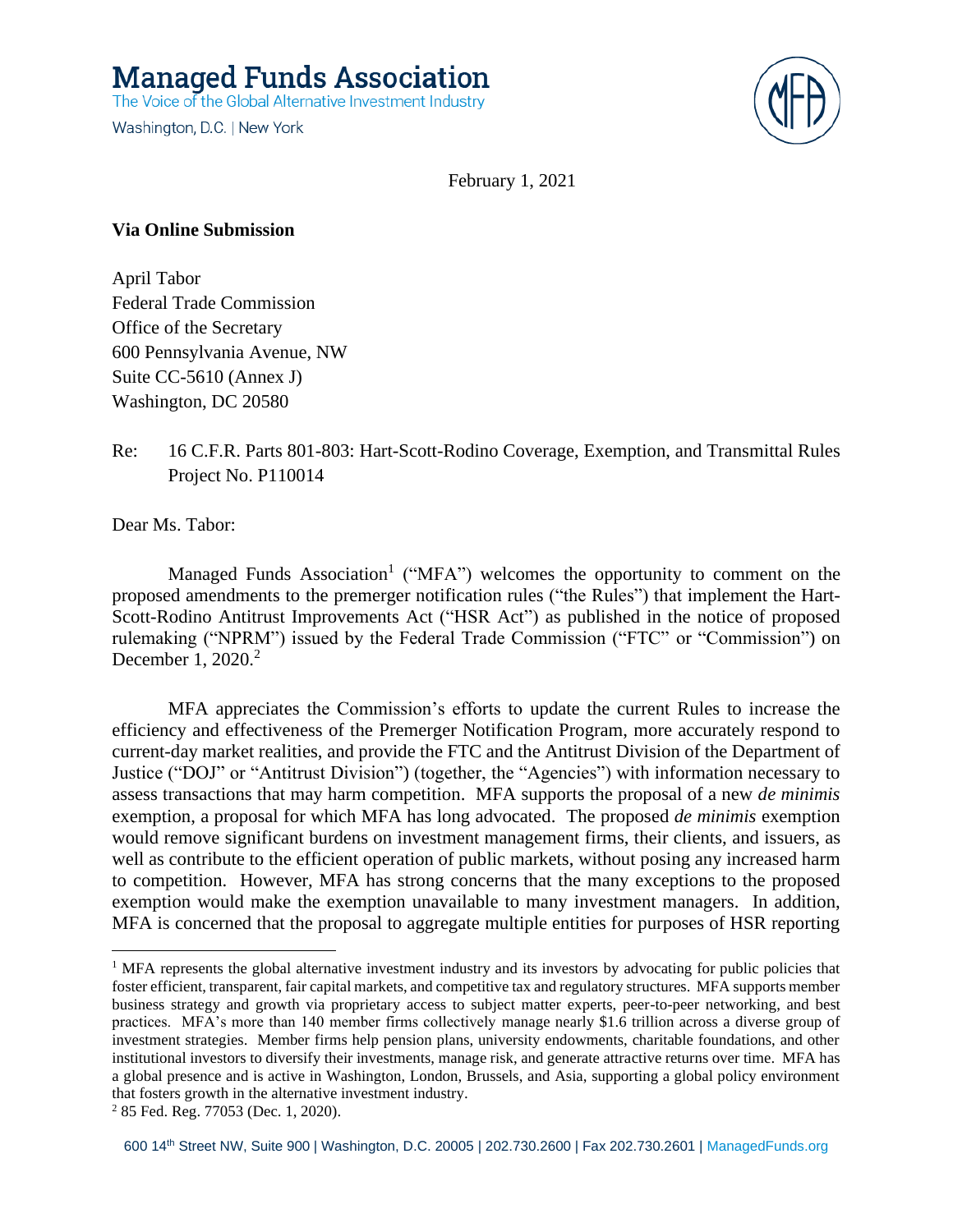Ms. Tabor February 1, 2021 Page **2** of **34**

will be impractical and unduly burdensome in many instances, and in particular the inclusion of "associates" in the definition of "person" under the Rules will often be unworkable for investment management firms. Limiting the availability of the proposed exemption will inhibit the types of engagement between investors and issuers that serve important public policy goals such as increasing issuer accountability on environmental, social, and governance ("ESG") matters. The Securities and Exchange Commission ("SEC") and many other constituencies support constructive engagement on ESG matters, and it is readily distinguished from the type of engagement which is of antitrust concern to the Agencies.

As noted in the NPRM,<sup>3</sup> the Commission, with the concurrence of the Assistant Attorney General of the Antitrust Division, can exempt classes of transactions not likely to violate the antitrust laws from the requirements of the HSR Act.<sup>4</sup> The Agencies recognize that their mission is best served by focusing their finite resources on transactions that pose a potential threat to competition, and not on *pro forma* filings for transactions very unlikely to harm competition and that impose significant burdens and costs on investors and issuers.<sup>5</sup> Unfortunately, we are of the view that the Rules will not achieve the Commission's objectives, but, to the contrary, will result in a significant number of unnecessary filings and increased burden on both the Commission staff and investors.

# **I. Executive Summary**

MFA supports the Commission's efforts to update current Rules but we are concerned that the proposed Rules do not consider important features of the investment management industry that would make aspects of the Rules challenging and impractical to implement. MFA welcomes the opportunity to continue working with the Commission to refine the Rules. To this end, MFA provides the following comments and recommendations:

• MFA strongly supports the proposed *de minimis* rule, with modifications as proposed below, as exempting from review those transactions least likely to harm competition, while removing significant burdens on investors, issuers, and the Agencies, and fostering beneficial engagement between shareholders and management.

# **Aggregation**

• The proposal to aggregate different funds under common management for purposes of determining when an HSR notification is required should be deleted from the final rule. This proposal is unworkable and would impose significant burdens on investment

<sup>3</sup> *Id*. at 77054.

 $4$  18 U.S.C. § 18(d)(2)(B).

<sup>5</sup> 85 Fed. Reg. 77053, 77055 (Dec. 1, 2020) ("The Agencies have a strong interest in receiving HSR filings that contain enough information to conduct a preliminary assessment of whether the proposed transaction presents competition concerns, while at the same time not receiving filings related to acquisitions that are very unlikely to raise competition concerns.").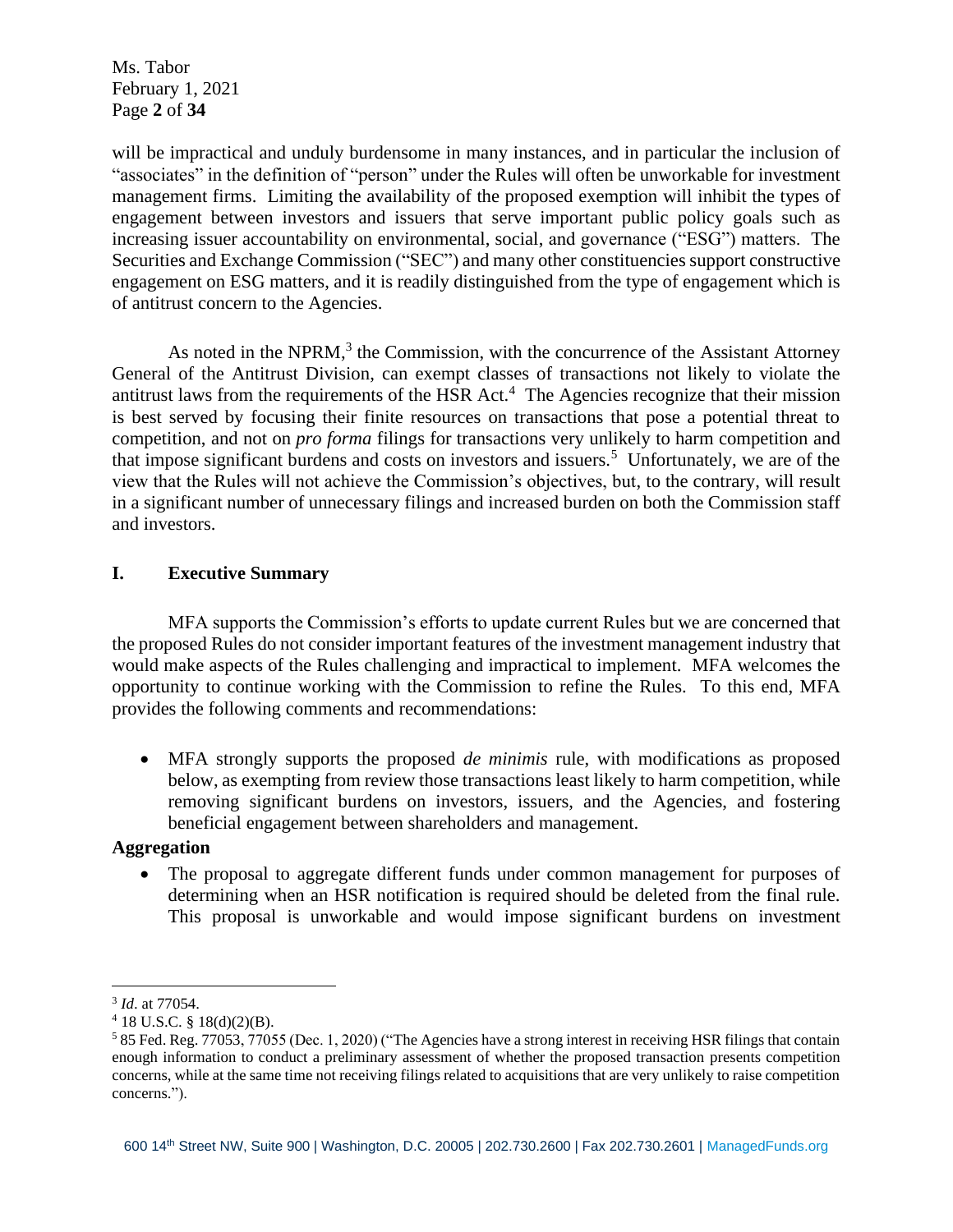management firms and their clients. Additionally, this requirement would distort markets and increase HSR filings for investments that present no potential for competitive harm.

- If any aggregation is adopted, it should not be accomplished by recourse to redefining "person" to include associates. To do so would upend the over 40-year reliance on the concept of ultimate parent entity for reporting purposes and would have unintended consequences for other aspects of HSR regulations and the applicability of important exemptions.
- If the proposed definition of "person" is adopted, an exception for investment management firms should be provided. Minority investments by such firms are especially unlikely to negatively harm competition.

# **Common Ownership Exception**

- The 1% common ownership exception to the proposed *de minimis* exemption should be eliminated. There is no substantial basis for concluding that common ownership facilitates competitive harm. This exception would make the exemption unavailable to many investment management firms, for whom the rule is most appropriate.
- In the alternative, the common ownership exception should be raised to 10%, or, at a minimum, 5%.

# **Definition of "Competitor"**

• Instead of the proposed definition of "competitor," the Commission should adopt the Clayton Act § 8 definition of "competitor," including both its safe harbor for *de minimis* competition and the requirement that the competition must occur in the same geographic location. The definition as proposed is unduly burdensome on investors, who may not be able to accurately determine NAICS codes of companies, and, because NAICS codes are often much broader than antitrust markets, scopes in companies that do not actually compete.

#### **Vendor/Vendee Relationships**

• The exception in the proposed *de minimis* exemption concerning vendor/vendee relationships should be eliminated. There is no basis for presuming that a vendor/vendee relationship should preclude use of the proposed exemption, and the inclusion of this exception would significantly limit use of the proposed exemption by large institutional investors.

# **II. Aggregation Should Not Be Required**

We appreciate the Commission's concerns that it does not have sufficient visibility into shareholdings by associates of certain types of entities, such as private equity funds and master limited partnerships. The Agencies' efforts for greater visibility of the holdings of associates when an acquiring person, as currently defined, makes an acquisition are understandable. We believe the best way for the Agencies to address this concern is to modify or expand the information that is required on the Notification and Report Form ("HSR Form" or "Form") for transactions that are reportable based upon the acquisition made by a single ultimate parent. For the entire history of the HSR Act, reportability has been determined on the basis of beneficial ownership, and not on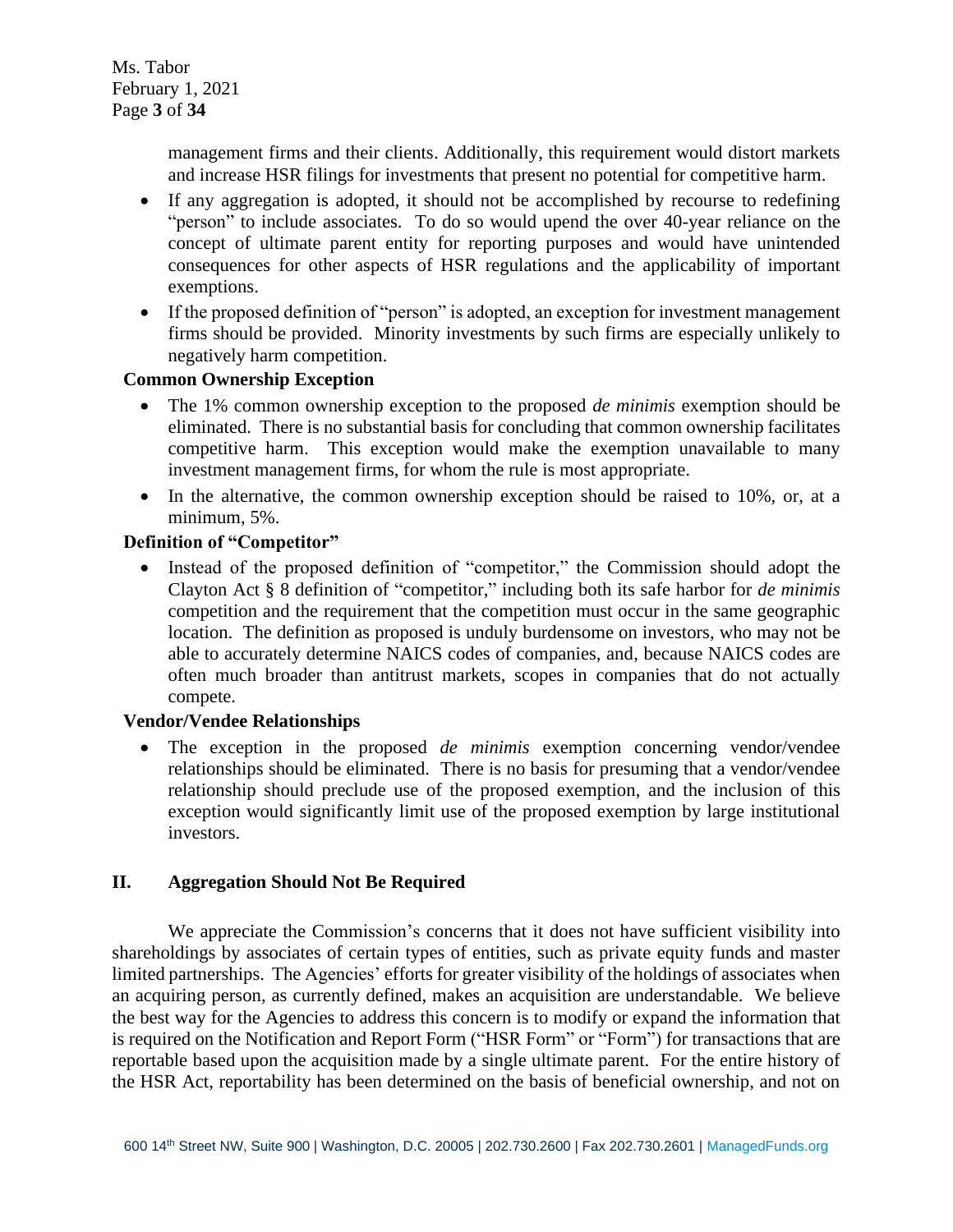Ms. Tabor February 1, 2021 Page **4** of **34**

contractual relationships.<sup>6</sup> This was a carefully considered decision by the Agencies in promulgating the original rules, and should not be altered without thoughtful consideration of all of the potential implications on the entire regulatory framework that was built upon that foundation, including other definitions, provisions, and exemptions.

Aside from the general problems entailed in any attempt to change the current definition of "person" to encompass a wider number of entities based on contractual relationships, the Commission's specific proposal in the NPRM to expand the definition of "person"<sup>7</sup> to encompass more than one ultimate parent entity<sup>8</sup> ("UPE") by including "associates"<sup>9</sup> in the definition of the filing person is problematic. Basing reportability other than on beneficial ownership of an UPE would upend the entire HSR framework. The idea of redefining "person" by reference to associates seems to rely on a simplified and static understanding of how funds are structured and operate over time. While the term "associate" is adequate for the purpose of determining at a specific point in time what information should be disclosed about certain entities beyond the specific acquiring person in the HSR Form required to be submitted under the HSR Act, the term is wholly unsuited for use in determining which transactions should be reported and who holds the right to make acquisitions over the five year period after reporting, as explained in further detail below.

MFA has strong concerns about the increased burden this proposal would impose on investment management firms and their clients. The justification for the proposal appears wholly hypothetical, as MFA is unaware of any enforcement actions because of an associate's holding in an issuer. As will be discussed in greater detail below, the costs and burdens of tracking very small shareholdings across multiple funds are steep, and place a significant and potentially unmanageable burden on investment advisers and their investors. Such costs and burdens include the significant practical issues to determine when a filing is required, the difficulty of detecting very small shareholding amounts across multiple funds, and steep compliance costs from systems and personnel that track the information as well as increased filing fees and attorney costs.

As we will discuss below, statistics demonstrate that holdings of 10% or less do not give rise to competitive harm. Thus, given the dramatically increased costs to investment management firms from aggregation, balanced by a negligible or nonexistent benefit to the Agencies from

<sup>6</sup> With rare exception, such as control via irrevocable proxies to appoint a majority of a corporation's board of directors.

 $716$  C.F.R. § 801.1(a)(1) "Except as provided in paragraphs (a) and (b) of §801.12, the term person means an ultimate parent entity and all entities which it controls directly or indirectly."

 $816$  C.F.R. § 801.1(a)(3) "The term ultimate parent entity means an entity which is not controlled by any other entity."

<sup>9</sup> 16 C.F.R. § 801.1(d)(2) "*Associate*. For purposes of Items 6 and 7 of the Form, an associate of an acquiring person shall be an entity that is not an affiliate of such person but: (A) Has the right, directly or indirectly, to manage the operations or investment decisions of an acquiring entity (a 'managing entity'); or (B) Has its operations or investment decisions, directly or indirectly, managed by the acquiring person; or (C) Directly or indirectly controls, is controlled by, or is under common control with a managing entity; or (D) Directly or indirectly manages, is managed by, or is under common operational or investment decision management with a managing entity."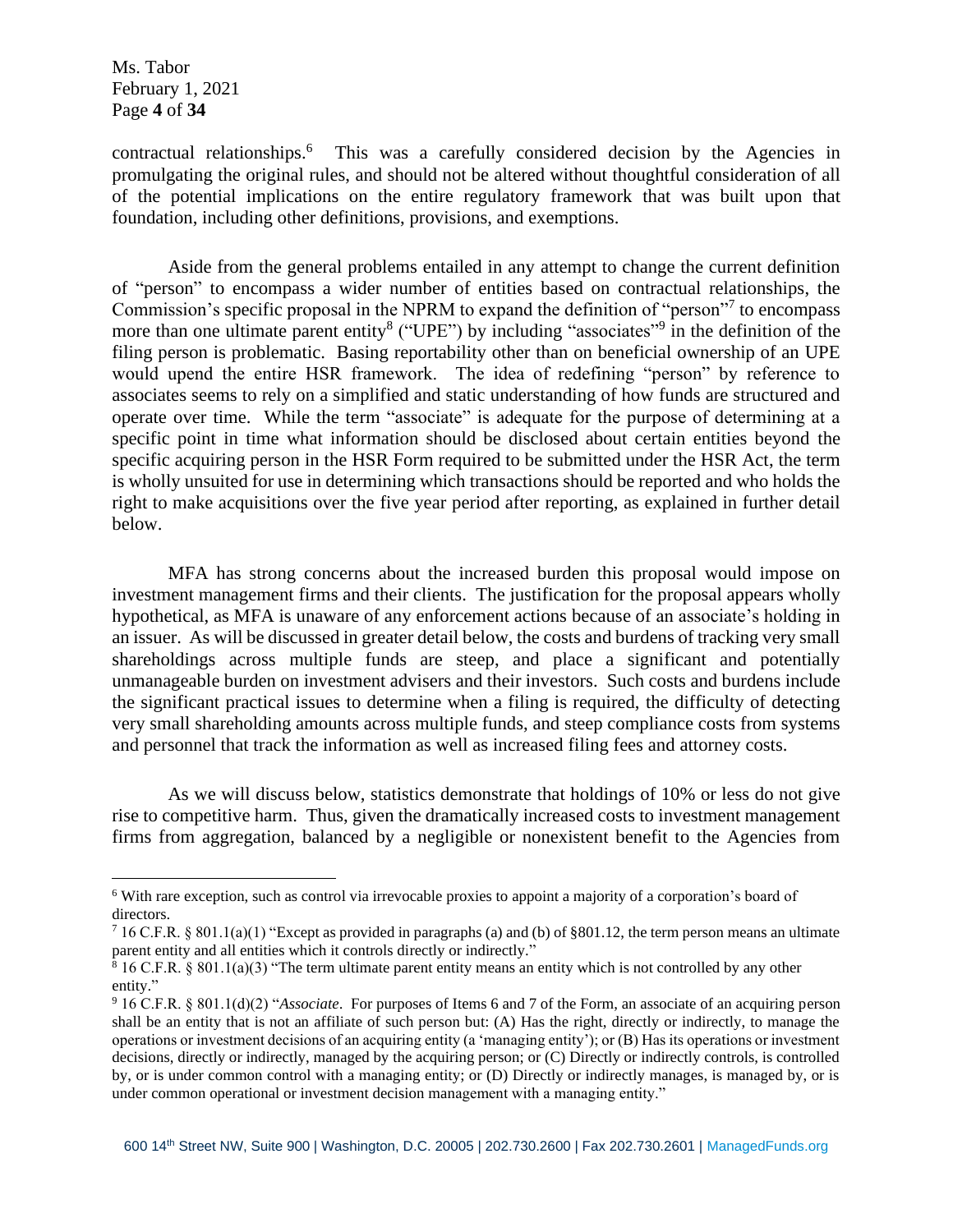Ms. Tabor February 1, 2021 Page **5** of **34**

increased insight into transactions unlikely to pose harm to competition, there is no justification for expanding filings for such *de minimis* holdings. For these reasons, we believe that aggregation should continue to be avoided for investment management firms. Below, we elaborate on our objections to aggregation, and suggest some alternative approaches.

# **a. If the New Definition Is Adopted, Certain Types of Investment Funds Should Be Excepted**

If the proposed definition of "person" includes funds or entities other than a single UPE, an exception should exist for the types of investment management firms that comprise MFA's membership. Investment management firms actively buy and sell voting securities, but in terms of how the companies that issue those voting securities are managed, many are passive investors who seek to obtain positive returns for their clients over the period the voting securities are held, rather than to take a majority stake or influence the basic business decisions of the companies. Further, funds within such firms generally have varying investment goals independent from the goals of other funds within the fund family—in fact, such variety serves a primary purpose of diversifying the offerings of asset management companies. Nevertheless, under the proposed definition of "person," all such funds would be included in the acquiring person because the same UPE typically owns the investment managers of the various funds.

Given this independence and the varying goals among funds within a larger investment management firm, there is limited incentive to share information and coordinate investment strategies between funds. Indeed, the funds may be siloed from each other for sharing information, and it may not be permissible under company policy to share certain details about holdings in issuers, as well as facts and documents related to investments, particularly if the funds or their managers are aware of material nonpublic information about the companies in which they invest. Thus, having one person certify the correctness and completeness of the information on the HSR Form, as well as the documents submitted thereto, creates a risk for that certifying official.

For these reasons, if the proposed definition of "person" is adopted, an exception for investment management firms should be provided.

# **b. "Associate" Is Currently Used to Describe Information an Acquiring Person Must Report on Its HSR Notification Form**

The current HSR Form requires information about holdings of associates in the issuer whose shares are to be acquired, or in issuers reporting revenues in the same six-digit NAICS codes as the target issuer. The definition of "associates" is broad, and, for the types of private equity funds and master limited partnerships discussed in the NPRM, it generally encompasses all entities that are part of the same private equity fund family. This information permits the Agencies to evaluate the combined shareholding in the target issuer, as well as holdings in companies in the same or similar businesses. Because there is currently no requirement to report holdings of associates under 5% on the HSR Form, the filing person can ignore small accounts. Given that most managers of investment funds want a diverse portfolio of investments, they rarely would hold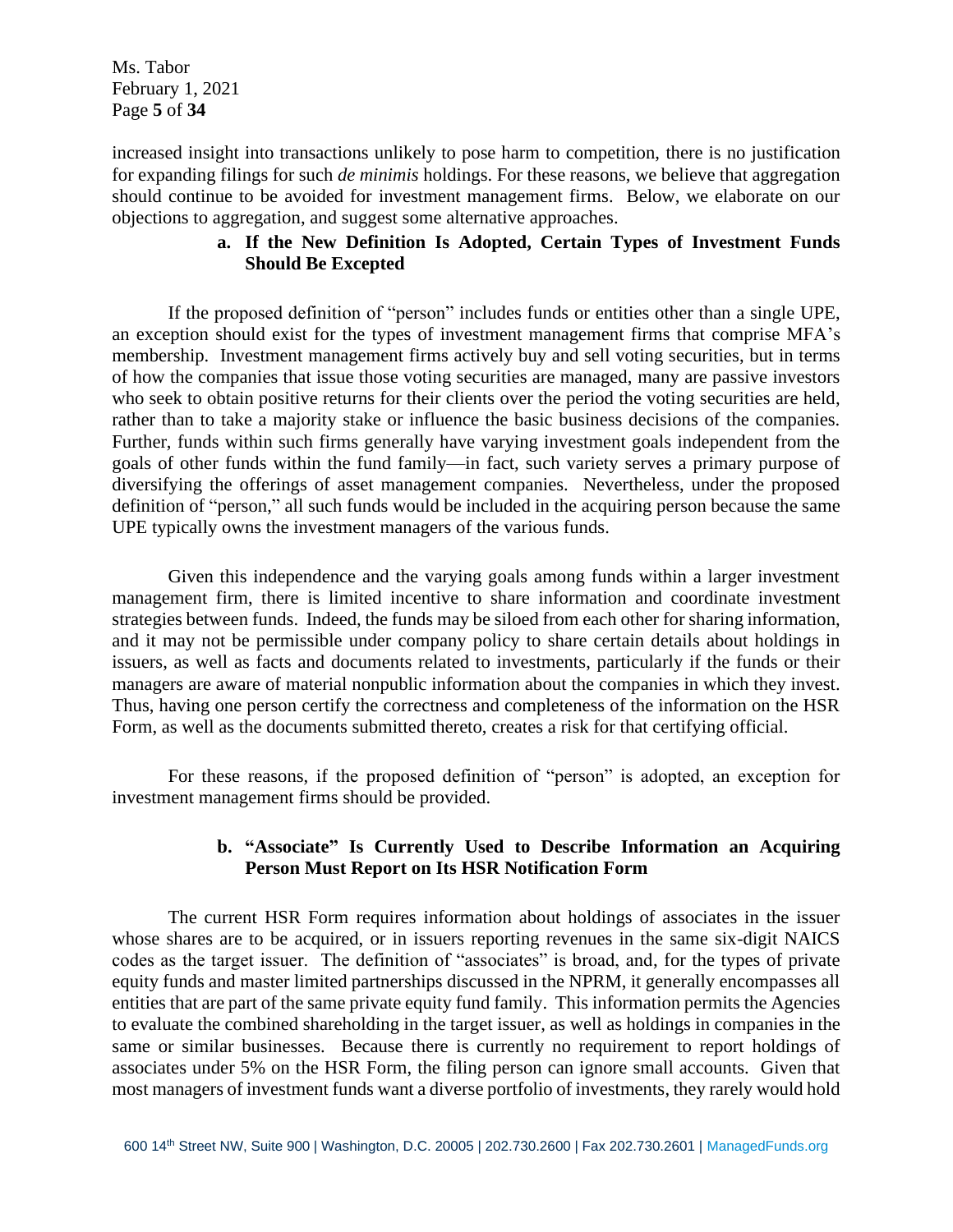Ms. Tabor February 1, 2021 Page **6** of **34**

more than \$94 million or 5% or more of an issuer in more than a handful of their larger funds, and it is less likely that a 5% or more holding in a large cap issuer would be held within a managed account or fund that is owned by a single investor, which makes the information currently required of associates generally easy to monitor for HSR compliance—particularly given that this information only needs to be collected when a single fund exceeding the size-of-transaction threshold triggers an HSR filing. In addition, because HSR reporting is based on the concept of the UPE, the current HSR reporting obligation for a managed account or fund of one<sup>10</sup> rests with the investor, and not the fund manager.

Importantly, at present, a reportable transaction is first determined by looking at the acquisition of the voting securities of an issuer by each acquiring person, which is ordinarily a single limited partnership fund that is not "controlled" by any other person or entity. Once that acquiring person and its fund manager are identified, the associates of the fund and its manager are determined and reported on the Form where applicable. At present, the only tripwire necessary for determining whether an HSR filing is required is that a UPE crosses the size of transaction threshold (and the parties meet the size-of-person test). As it now stands, the determination of associates, and the interdependence of persons and their associates, and associates of their associates, is not required in order to determine whether a transaction is reportable under the HSR Act.

# **c. The Proposed Aggregation Rule Relies on Simplified Assumptions About Fund Structures, and the Associate Concept Breaks Down If There Is No One-to-One Match-Up of Fund Managers to Funds**

In the NPRM, the Commission describes in both its explanation and the example the following simple structure:

Parent Fund creates Fund Vehicle 1, Fund Vehicle 2, and Fund Vehicle 3, each a noncorporate entity. No one controls these non-corporate entities, so each fund vehicle is its own UPE even though they exist within the same family of funds.<sup>11</sup>

This describes a common private equity fund structure where the manager forms the entities that will acquire control of portfolio operating companies or invest in venture capital startup companies, and raises funds largely from institutional investors who become limited partners of multiple investor fund entities. This is likely the most common structure the Commission sees in HSR filings, because only associates holding more than 5% of the issuer being acquired, or

<sup>&</sup>lt;sup>10</sup> A managed account or fund of one is by definition owned 50% or more by the account holder or sole fund owner, and therefore is included within the UPE of its owner, and its holdings are aggregated with any other holdings of that owner. Because a fund manager will not know all of the other holdings of such investors, generally fund managers do not monitor such managed accounts and funds for HSR compliance unless the account/fund managed by that manager itself exceeds the HSR size of transaction threshold. A more detailed discussion of managed accounts and funds of one are provided below at p. 7.

<sup>11</sup> 85 Fed. Reg. 77053, 77055 (Dec. 1, 2020).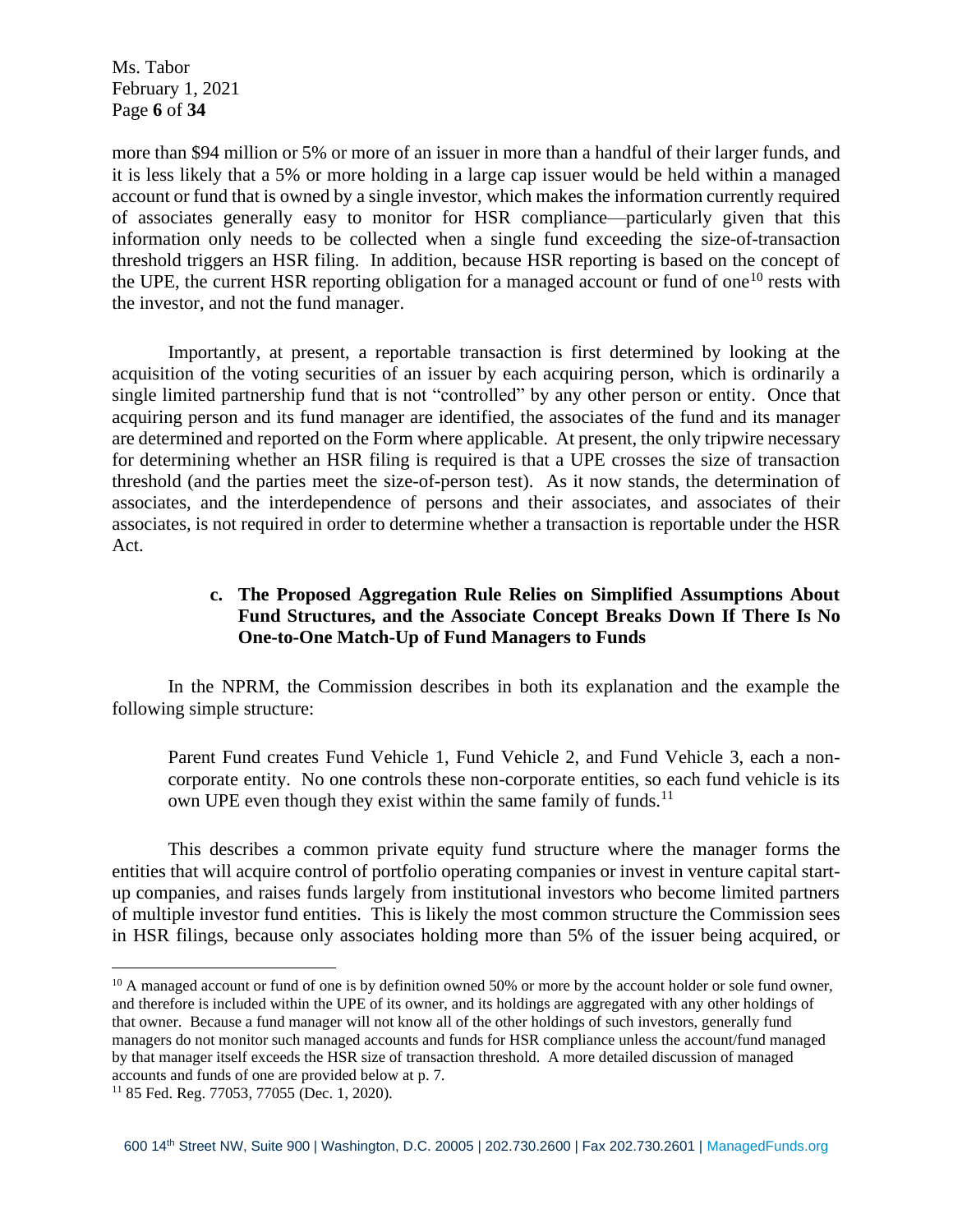Ms. Tabor February 1, 2021 Page **7** of **34**

other issuers in the same NAICS code, are reported. This 5% threshold generally excludes smaller funds that are under a common investment manager, such as funds that individual investors beneficially own (so-called co-investments) that are also invested in the issuer being acquired or other issuers that share the same NAICS code.

Crucially, many other types of funds have more complex structures that do not look at all like the example the Commission assumes in the discussion of the new rules and the reporting examples that it provides.

Asset managers who manage funds that invest in these other types of non-control investments, including minority shareholding positions in publicly traded securities, ordinarily have more complex structures. Indeed, some asset and fund managers have organizational charts that run hundreds of pages, as different entities are created to accommodate different investors, tax consequences, limit liability, provide discrete collateral pools for debt financing, and segregate different investment strategies or risk profiles. At present, only the associate entities large enough to hold potentially 5% or more of a single issuer need to be considered for the HSR Form, which would exclude all but a handful of funds when looking across a fund family set of organizational charts.

While a discussion of all of the different varieties of fund arrangements would be too voluminous for inclusion in this comment, we highlight as examples the following complexities that the Commission seems to ignore in its simplified view of fund families:

(1) Managed Accounts: A managed account is an investment account that a single institutional or individual investor owns, such as a pension fund or insurance company. A professional money manager is hired by the investor to oversee the account. The manager has discretionary authority over the account, and makes investment decisions pertinent to the client. A managed account may contain financial assets, cash, or titles to property. The investment manager has the authority to buy and sell assets without the client's prior approval, as long as it acts according to its fiduciary duty and the client's objectives. *Under the proposed redefinition of "person," all of the UPE owners of managed accounts would be considered associates of the fund manager. A fund manager with hundreds of managed accounts would have hundreds of UPEs within its person!*

(2) Funds of One: A fund of one is an investment fund, usually a limited partnership, that has a single investor, often a large institutional or sovereign wealth fund investor. Investing in a commingled fund exposes investors to fund performance risk if the manager receives redemption requests and is required to force sell positions. With a fund of one, investors are insulated from that commingled risk. Funds of one have become increasingly popular. *The UPE of a fund of one is the investor, so, under the proposed redefinition of "person," each fund of one investor UPE would become an associate within the same person as the fund manager.*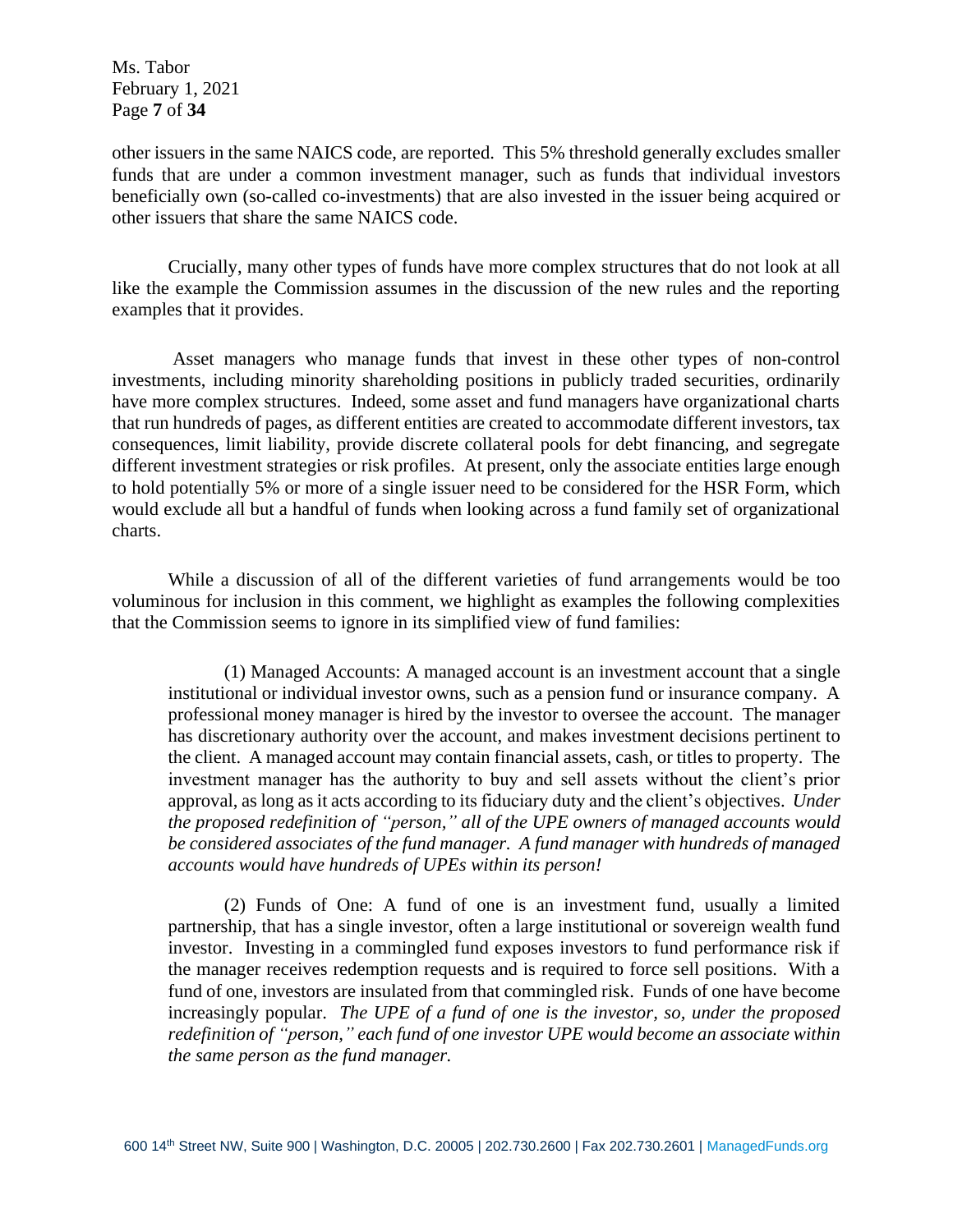(3) Segregated Portfolio Companies: A segregated portfolio company ("SPC") is usually a single limited partnership fund entity that treats each portfolio (also called a sleeve or a series) as a sub-fund within the SPC. Adding to their complexity, an SPC may have a different manager for each series within it. According to informal guidance by the PNO, the UPE of an SPC organized as a limited partnership is the SPC itself if it has no single investor entitled to 50% more of its profits or assets on dissolution, and series are ignored. *Under the proposed redefinition of "person," if the UPE SPC has several different managers, each SPC manager would be an associate of the fund, and every other fund that each of the managers manage would also be an associate of each manager.*

(4) Subadvisors: A fund subadvisor is a third-party money manager hired by a fund management company to manage an investment portfolio at the direction of the primary investment manager. Typically, a subadvisor is brought in because of that manager's expertise in managing a certain area of the market or specific strategy. *Under the proposed redefinition of "person," each primary investment manager and subadvisor would be an associate of the subadvised fund, and any other fund that the investment manager or subadvisor also advises would be an associate within that same person.*

As the above examples reveal, it is quite common for one fund to have more than one manager, and for one manager to manage more than one fund. Further, large institutional investors, who are the UPEs of funds of one and managed accounts, ordinarily invest with more than one manager to manage their extensive portfolios, in addition to some investing funds using their own in-house fund managers. There is often no "one-to-one" match of investment managers to funds as in the simplified example on which the Commission relies. Given this fact, if the proposed redefinition of "person" is adopted, there will be many situations where there are a number of "persons" that can be created using different combinations of funds and managers that own shares in the same issuer, or may acquire shares in that issuer in the future.

The multiplicity of "person" permutations created by the inclusion of associates in the definition of "person" leads to very real compliance problems. Under the proposed redefinition of "person," each fund, large investor, and fund manager will need to determine all of the possible combinations that could constitute a person by performing this exercise: start with each manager and fund entity and then determine the associates for each. Then, once all of the possible person permutations are determined, someone will need to aggregate and track all of the voting security holdings in the specific issuer under consideration held in each of the UPE entities included within each of the possible persons. As discussed above, this type of aggregation and sharing of proprietary information raises problems, as separate funds typically do not disclose their positions to other funds. Further, as various combinations trip the HSR filing thresholds, sequential HSR filings will need to be made as each potential person crosses the reporting thresholds for each issuer, so that no potential associate holding or acquiring shares in the relevant issuer remains uncovered by an HSR filing. Lawyers, and those who fill out forms, will benefit; the Commission and consumers will be harmed by added filings of no competitive consequence and the additional, wasted costs imposed on both the filing firms and the Agencies.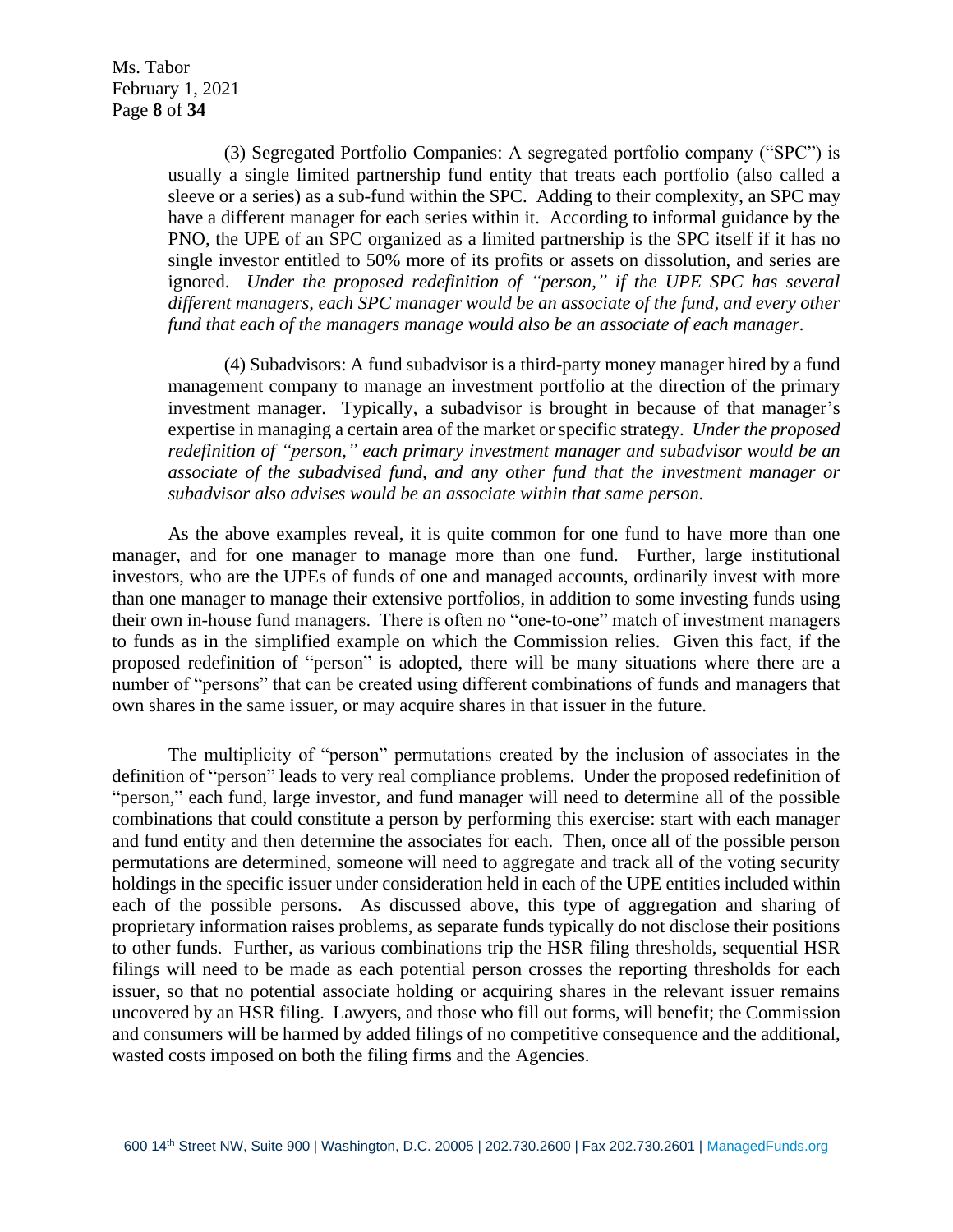# **d. The Proposed Aggregation Rule Relies on the Assumption That the Identity of Associates Is Static and Does Not Change Over Time; this Associate Concept Does Not Work If the Members of the "Person" Are Constantly Changing**

The determination of associates is currently used for determining what information needs to be included on an HSR Form at a particular point in time (i.e., the day an HSR filing is made). A transaction is reportable based solely with respect to a specific UPE seeking to exceed the sizeof-transaction threshold and meeting the size-of-parties test. When the HSR waiting period expires or is terminated early, the UPE may then acquire voting securities up to the thresholds for which the filing was made for the following five years if the holdings of the UPE cross the applicable threshold within one year. Under current rules, the number or identity of the other UPEs with which a UPE associates does not affect its right to acquire additional shares over that five-year period.<sup>12</sup>

If the new definition of "person" is adopted, in addition to the complexity of determining the identity of associates **at a specific point in time**, there is the issue of how the identity of associates, and therefore the members of a person, are determined **over a period of time**. In other words, assume Person I is composed of: (a) Investment Manager; (b) Mr. Savvy, a 50% owner of the Investment Manager entity and the individual who does the management; (c) Fund Vehicle 1; (d) Private University (a UPE within the Person because it has a fund of one that Investment Manager manages); and (e) Company Pension Fund (making Company a UPE within the Person because it has a managed account that Investment Manager manages). Person I files an HSR to acquire over \$50 million but less than \$100 million of Issuer D, and the waiting period expires. Person I may now acquire up to \$100 million of Issuer D over the next five years, so long as it crosses the \$50 million threshold within one year.

All fine and good so far. Now suppose that Mr. Savvy sells his 50% interest in the Investment Manager to the other principals because he wants to start a new investment company. And let's assume that Private University no longer wants to invest with Investment Manager because it liked Mr. Savvy, and liquidates its fund of one. Also, Company Pension Fund is taken private by a private equity fund and is no longer its own UPE, but part of another fund family, and retains its managed account with Investment Manager. And Investment Manager gets a new investor who opens a managed account, the Visionary Foundation.

After these changes, what does the HSR filing made for Person I mean?

1. Can Fund Vehicle 1 still acquire up to \$100 million of Issuer D under the HSR filed by Person I?

 $12$  If a person other than the one that filed the HSR becomes the UPE, then that new UPE would need to file an HSR to acquire the shares held.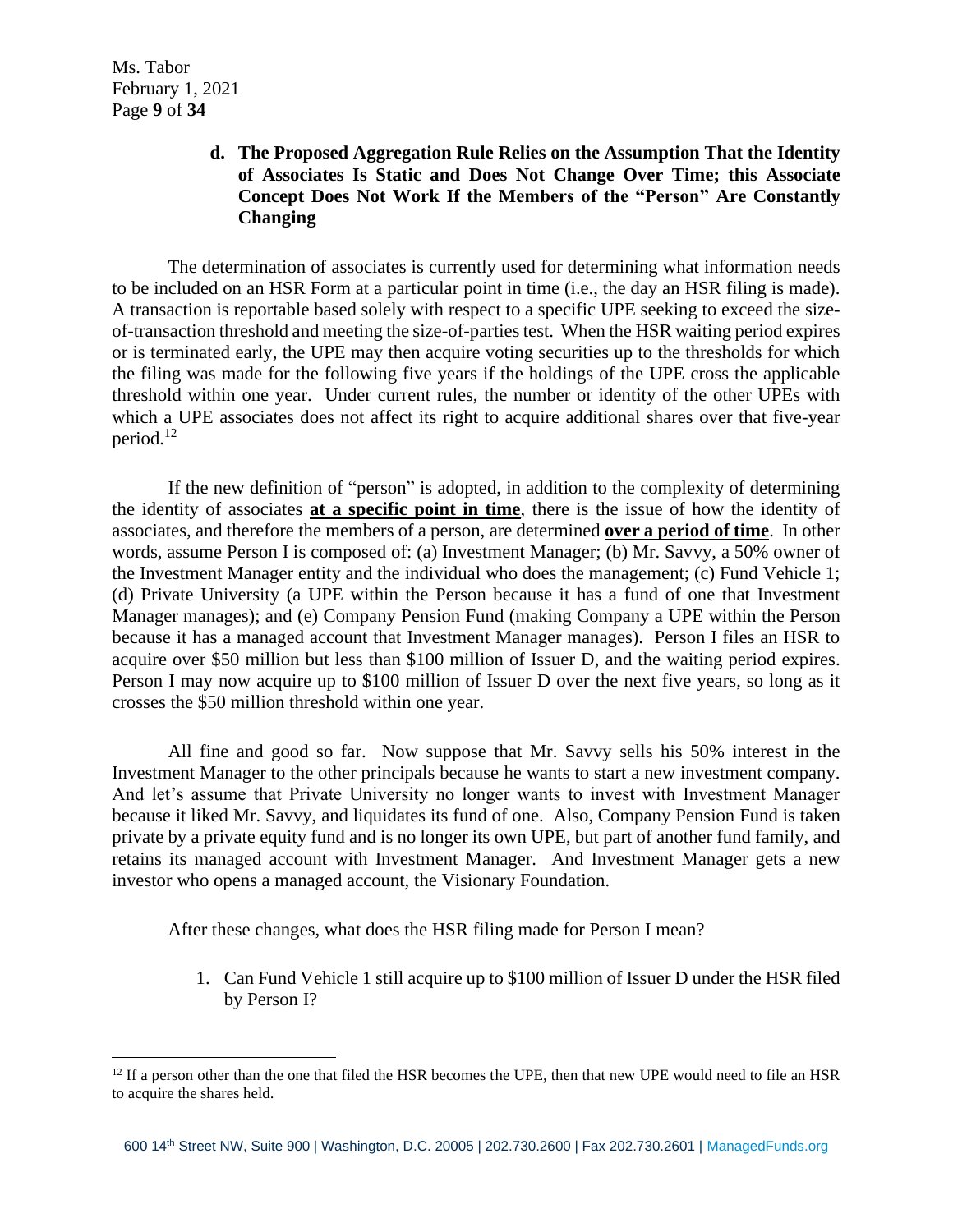- 2. Does it matter what the entities that were associates at the time that the HSR filing was made currently hold (and does it matter if they are still associates of Fund Vehicle 1)?
- 3. Does Fund Vehicle 1 need to re-determine its associates each time it makes an acquisition and make a new HSR filing as part of each different Person that can be constructed?
- 4. What if Person I only crossed the \$50 million threshold within one year based solely on acquisitions by Private University's fund of one, which is no longer an associate within Person I? Does the HSR right to acquire follow Private University and is no longer applicable to others in Person I?
- 5. Can Visionary Foundation acquire \$51 million of Issuer D without reporting if all of the other original members of Person I hold less than \$49 million, even if it was not a member of Person I when it filed?

This example highlights the fact that the expiration of the HSR waiting period grants the recipient the right to acquire shares up to the next threshold for five years without being subject to civil penalties of \$1.3 million per month.<sup>13</sup> When that right is granted to a UPE, that right belongs to a legal entity or natural person. That UPE retains that right irrespective of the identity of other parties with which it associates or has contractual relations. If the HSR right to acquire is granted to a person as redefined under the proposal, that right belongs to a collection of entities that are separate UPEs, and no one natural person or legal entity owns that right. Therefore, if that collection of entities changes, it is unclear what happens to that right.

Investment fund managers add and lose investors all the time, and larger institutional investors add and change investment managers continuously. It is not clear under the proposal whether each different permutation of associates results in an ever-changing person. If so, then either it is not clear to whom the right to exceed the HSR size of transaction thresholds applies when UPEs depart or are added, or whether every single acquisition will require a new HSR analysis and potential new filing, even if one or more associates were listed as members of a person on a prior HSR filing.

To summarize, as currently used for determining what information needs to be included on an HSR Form at a particular point in time (the day an HSR filing is made) and starting with a specific UPE as the acquiring person, the concept of associate works. Once these conditions are relaxed, however, the associate term is no longer a useful basis for determining when an HSR filing is required, and whether a prior filing by a person that included a particular UPE covers a

<sup>&</sup>lt;sup>13</sup> The daily HSR maximum civil penalty of \$43,792 x 30 days. When a filing obligation is determined after closing, either by the party or the Commission, a party will then file and be subject to a 30-day HSR Act waiting period. We understand the policy of the Commission is not to grant early termination to remedial filings, so the minimum civil penalty exposure to a missed HSR filing is \$1.3 million.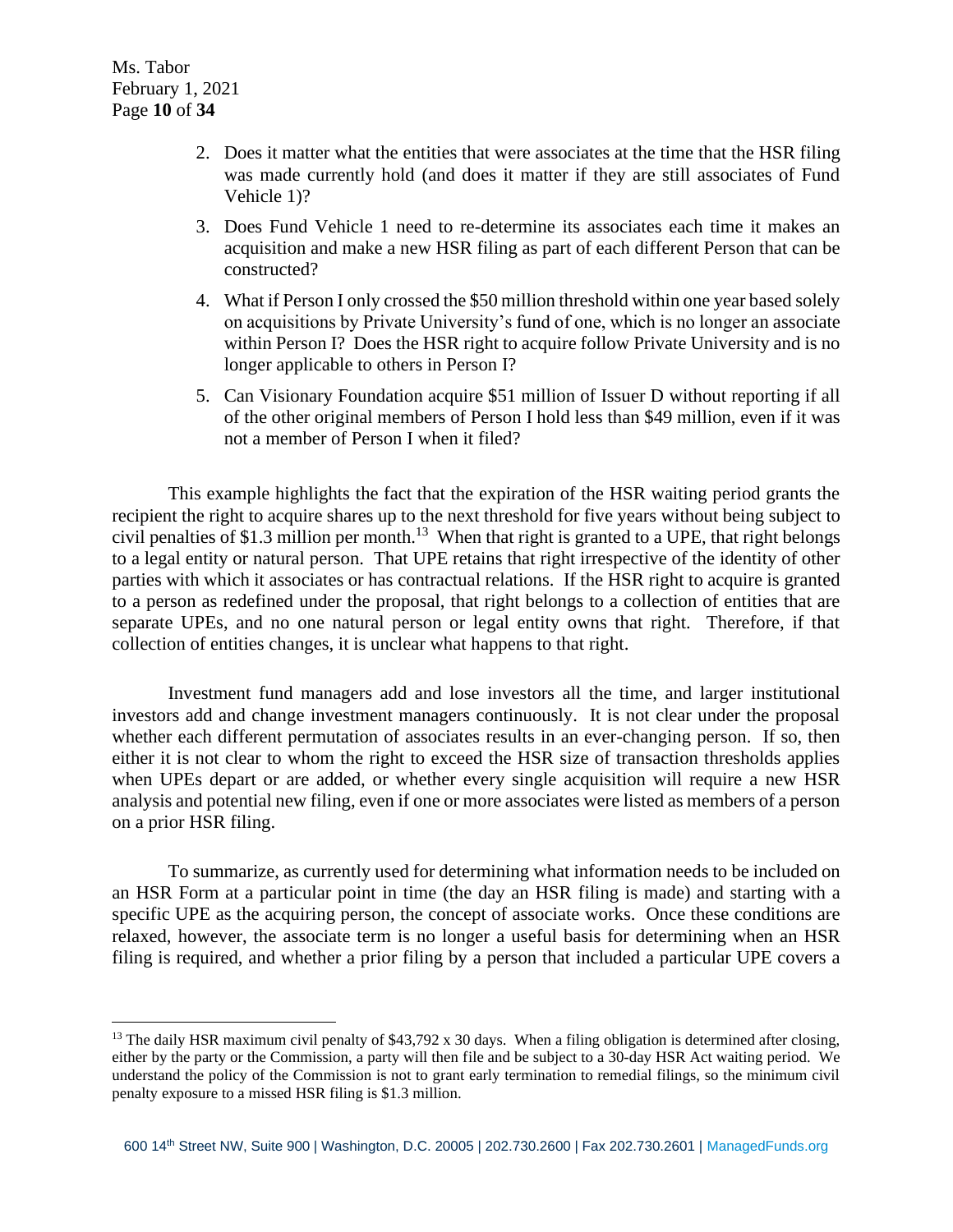Ms. Tabor February 1, 2021 Page **11** of **34**

subsequent acquisition. We include additional examples of the problems created by redefinition of "person" to include associates in Appendix A.

Accordingly, the proposal to redefine "person" by reference to associates should be deleted from the final rule.

#### **e. Defining "Person" Beyond Individual UPEs Is Overly Burdensome**

The term "person" appears throughout the HSR Act and Rules. Redefining "person" to include other funds or entities other than a single UPE would impact not only aggregation of shareholdings and information required on the HSR Form, but also many other aspects of premerger notification. At its most basic, the HSR Act provides thresholds for certain transactions involving acquiring persons who will hold "an aggregate total amount of the voting securities and assets of the acquired person."<sup>14</sup> The revised definition of "person" would presumably apply to an "acquired person" as well, making the determination of an acquiring person's aggregate holdings across an issuer and all issuers controlled by its associates overwhelmingly challenging, if not impossible, to determine.

Including more than a single UPE in the definition of "person" would dramatically increase the number of HSR filings by many investment funds. Beyond the practical problems with identifying the scope of the acquiring person as discussed above, the requirement to survey the holdings of multiple funds with disparate investing strategies and provide separate financial reports, revenues, lists of controlled entities, and other detailed information for each will raise compliance costs for funds significantly. In contrast to the simplified private equity and master limited partnership structures in the hypotheticals included in the NPRM, large investment funds typically encompass significantly greater numbers of investing funds of much broader complexity, with structures that shift over time, making gathering and reporting such information overwhelmingly challenging.

The SEC aggregates shareholdings across common managers when a filing is required because SEC filings provide public disclosure of significant shareholdings by an investor in an issuer. Filings made to the SEC are simple lists that can be prepared automatically using computer programs that download data. Further, Form 13D and 13G SEC filings provide after the fact notice of an acquisition. HSR filings, by contrast, require the submission of extensive data and documents, and are intended to allow the Agencies to review proposed acquisitions in issuers in advance of such transactions for potential competitive harm. Due to the waiting period and the perceived significance of a competitive review of a proposed transaction, HSR filings impose a much greater burden on investors and can have much more significant distortive effects on markets. Greatly expanding the scope of proposed transactions that would require HSR filings to include proposed acquisitions in which competitive harm is extremely unlikely will not offer nearly enough benefits to offset these large costs.

<sup>14</sup> 15 U.S.C. § 18a(a)(2).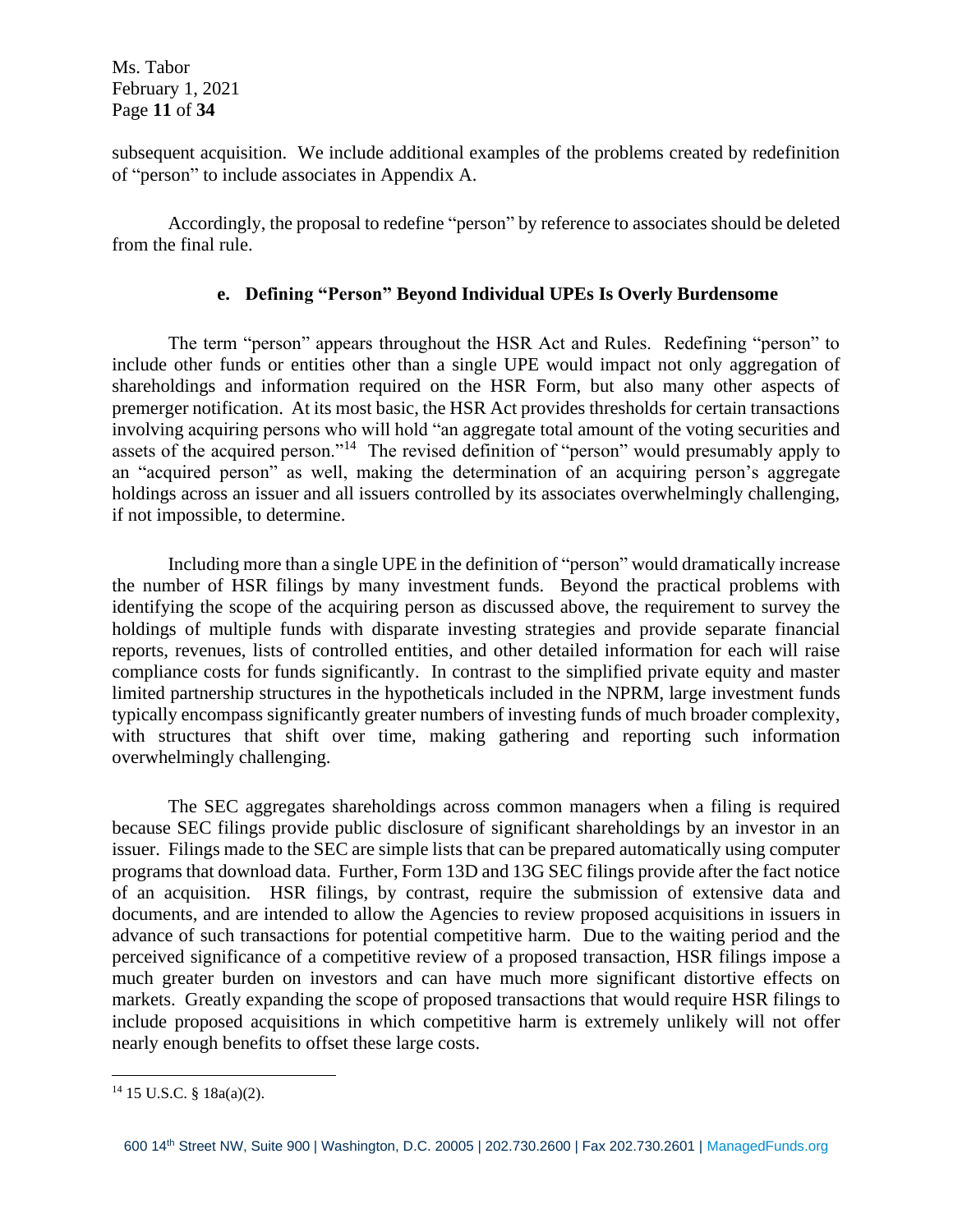Ms. Tabor February 1, 2021 Page **12** of **34**

For all of these reasons as well as additional reasons set out in Parts III and IV below pertaining to the proposed *de minimis* exemption, the increased burden and complexity of preparing an HSR filing for such funds outweighs any potential benefit to the Agencies from greater insight into investments that are mostly minority shareholdings and very unlikely to impact competition negatively. The burden of the increase in filings would fall on both the filing parties and the Agencies alike, as well as potentially result in significant distortions in the markets. Examining hundreds or thousands of additional filings each year from investment management funds for what are mostly minority shareholdings will not further the Agencies' goal of using resources effectively to protect competition.

#### **f. Alternate Methods Could Be Used to Obtain the Information Provided**

In the NPRM,<sup>15</sup> the Commission requests additional information about how index funds and exchange-traded funds might be exempted from the requirement to aggregate, implicitly acknowledging that aggregation may be an overly blunt instrument for certain types of investors.

While it may be challenging to draw bright lines between these types of investing funds and private equity funds, the conclusion does not necessarily follow that the best solution is to require reporting by all investment funds on an aggregated basis. Given the potential for massive over-reporting by investment management firms that could result from aggregation and the accompanying burdens on investors, issuers, and the Agencies, it is necessary to think creatively about solutions that could enable such firms to continue with their investments without crippling regulatory burdens, and enable the Agencies to obtain the information needed in other ways. The Rules already exempt many classes of acquisitions from notification requirements under the Act where the cost of compliance is high and the potential benefit to the Agencies is relatively small because of the low likelihood of potential for competitive harm, such as transactions below a certain size and acquisitions of certain types of assets such as real estate. Minority acquisitions by investment management firms are the sort of transactions for which special exemptions make sense.

For example, if the Agencies seek more information about share ownership across associates when competitive harm is unlikely and has not been found in the past, they could require that investors provide a notice filing that is purely a disclosure of beneficial ownership by a shareholder and its associates without requiring that an acquisition be delayed until the termination of a review period.

Alternately, SEC filings provide a wealth of information about shareholdings in public companies by investment management firms. The Agencies could consider an exemption from filing requirements under the HSR Act for any such firms that make SEC filings for beneficial ownership of voting securities up to a certain threshold, perhaps of up to 15%. HSR Rule 802.64

<sup>15</sup> 85 Fed. Reg. 77053, 77058 (Dec. 1, 2020).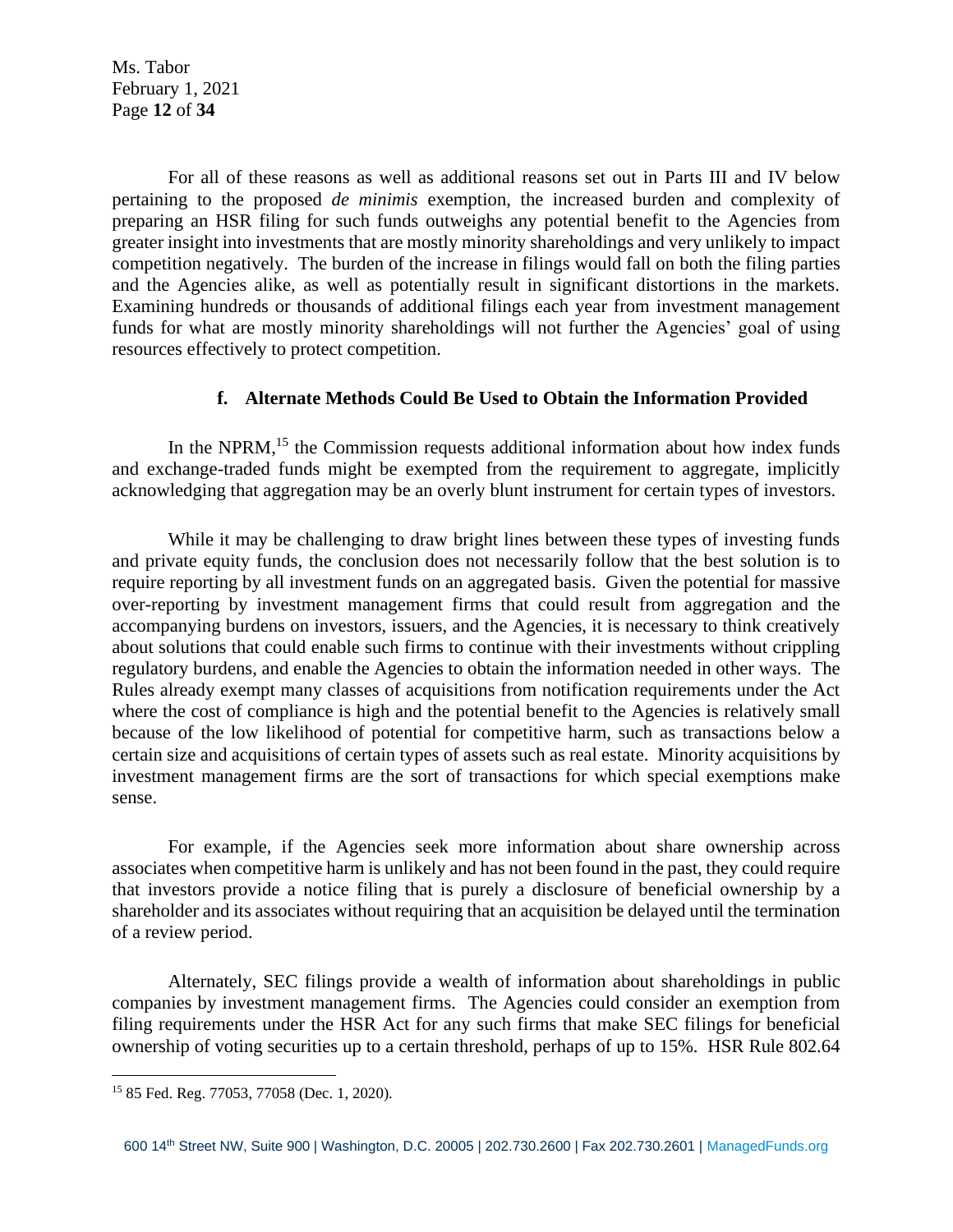Ms. Tabor February 1, 2021 Page **13** of **34**

currently permits the acquisition of holdings in an issuer of up to 15% by certain institutional investors, reflecting a policy judgment that 15% shareholdings by certain types of investors are very unlikely to cause competitive harm. The Rules provide many exemptions from filing requirements when the burden of filing far outweighs the risk of competitive harm by the type of transaction exempted. MFA respectfully submits that acquisitions of voting securities of 15% or less by investment management firms are precisely the type of transaction that should benefit from such an exemption. Given that the acquisition is of a minority stake, if an anticompetitive situation arose as a result of such a shareholding, divestiture could be ordered.

Finally, if no clear exemptions can be found that would apply to investment management firms, we urge the Agencies to take the time necessary to devise alternative ways to obtain the information sought rather than enact the proposed aggregation rule now when it will impose large costs and practically unworkable processes on investment management firms without a countervailing benefit sufficient to justify the burden.

# **g. Concluding Remarks on Aggregation**

Although the investment landscape has experienced many changes since the inception of the premerger notification program, the purpose and structure of investment management funds have largely remained the same. Today, as in 1978, the primary purpose of such funds is to increase returns to clients, not to participate in the day-to-day operations of the issuers whose shares they hold. Holdings by such funds have historically not posed a threat to competition, and that fact remains true. The primary changes related to investment management funds has not been to the structure or purpose of such funds, but rather the increased participation in such funds by investors at large. As such, applying the proposed definition of "person," largely designed for private equity funds and master limited partnerships, is not only unjustified, but will also be quite harmful.

#### **III. Reasons for Support of a** *De Minimis* **Exemption**

Investment managers invest more than \$3 trillion through private investment funds on behalf of sophisticated institutional investors, much of which comes from pension plans, university, and other nonprofit endowments. Institutional investors have recognized the value of diversification and have increased allocation to alternative investment management funds. Requiring notification under the HSR Act for *de minimis* acquisitions of shares by such funds imposes tremendous burdens and costs on the funds and their investors. The proposed exemption would decrease unnecessary filings, and reduce burden to the Agencies and investors. It would also permit the kinds of communications widely recognized as serving broader social aims, such as when an investor advocates for specific diverse candidates for board director positions in furtherance of ESG goals.

We express our broad support for the proposed *de minimis* exemption in the NPRM. A *de minimis* exemption for acquisitions of up to 10% of an issuer that does not rely on investor intent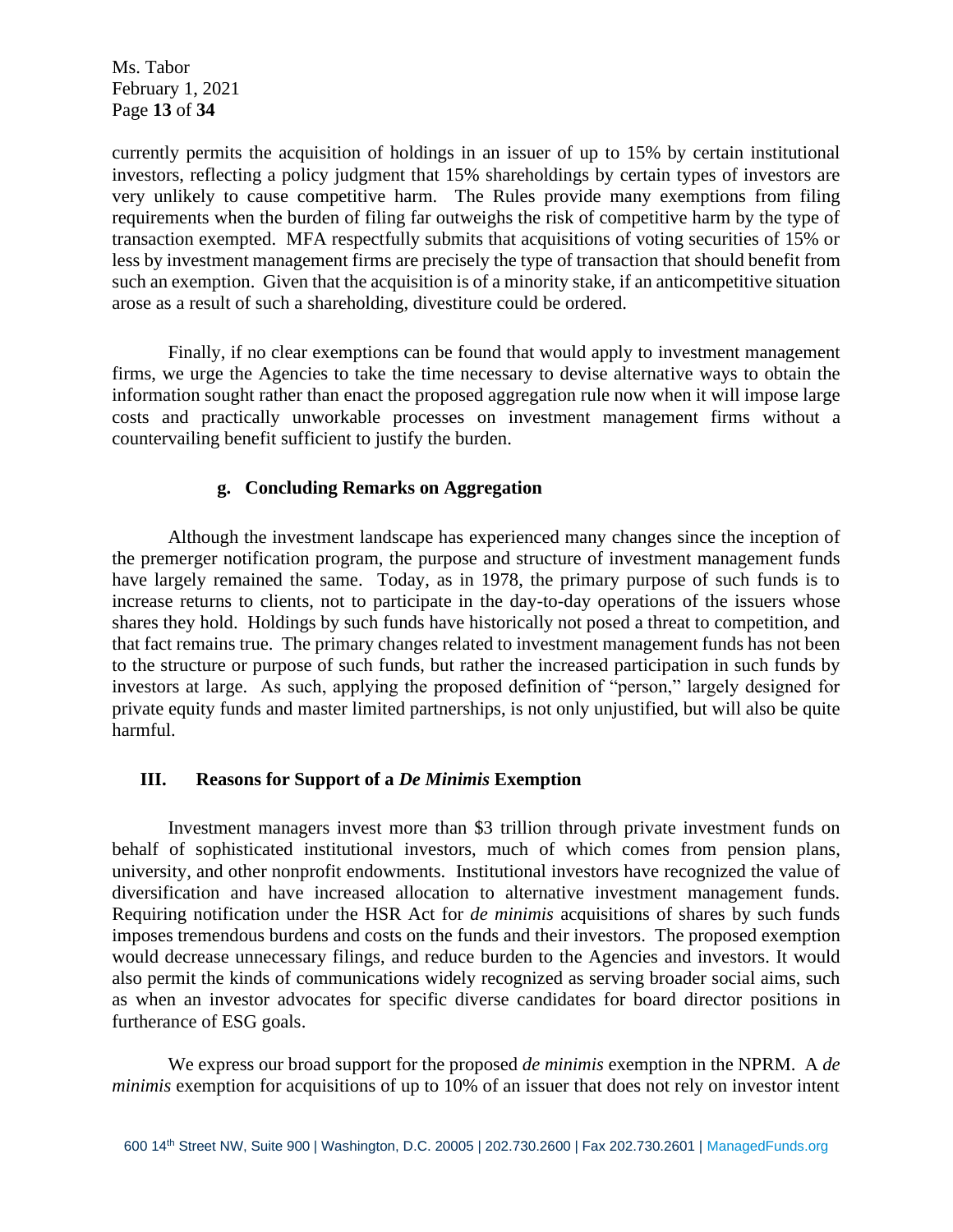Ms. Tabor February 1, 2021 Page **14** of **34**

would significantly reduce burdens on investors, issuers, and the Agencies; serve important public policy aims; and exempt from review those transactions least likely to harm competition.

#### **a.** *De Minimis* **Acquisitions Pose No Potential Harm to Competition**

The Commission "has long contemplated the exemption of acquisitions of 10% or less of the voting securities of an issuer,"<sup>16</sup> including a blanket exemption for all acquisitions of 10% or less of an issuer's voting securities, "regardless of the intent of the acquired person."<sup>17</sup> Indeed, MFA and others have long argued that the Rules impose overly broad filing requirements for investments of 10% or less of the voting securities of an issuer, as such investments do not threaten competition.<sup>18</sup> The Commission clearly agrees, stating that "[i]n the Agencies' experience, these filings almost never present competition concerns."<sup>19</sup>

The past decade and a half has clearly put any lingering empirical debate to rest given that, as the NPRM crucially notes, from FY 2001 to FY 2017 "the Agencies did not challenge any acquisitions involving a stake of  $10\%$  or less."<sup>20</sup> Premerger filing data shows both that the Agencies did not challenge any acquisitions of 10% or less of an issuer's voting securities from 1981 to 1986, and that from October 1986 to January 2001 acquisitions of 15% or less of an issuer's voting securities did not, except under extremely limited circumstances,<sup>21</sup> raise competitive concerns.

Past FTC Commissioners have acknowledged that these *de minimis* acquisitions do not pose harm to competition. In the *Third Point* matter, the dissenting Commissioners stated that substantive antitrust concerns are "highly unlikely" to arise under Section 7 of the Clayton Act from acquisitions of 10% or less of an issuer's voting securities.<sup>22</sup> The majority statement did not dispute that conclusion, and explicitly recognized "Congress's considered judgment that '*de minimis* non-control' stock acquisitions may be safely excepted from the notification requirements."23

The existing § 802.9 exemption, which does not require filings for shareholdings of 10% or less when the investor holds the shares solely for the purpose of investment, is of course consistent with the lack of competitive concern associated with these acquisitions. The proposed

<sup>16</sup> *Id*. at 77058.

<sup>17</sup> 53 Fed. Reg. 36831, 36840 (Sept. 22, 1988).

<sup>18</sup> *See, e.g.*, Letter from MFA to Donald S. Clark, Regarding Competition and Consumer Protection in the 21st Century Hearings, Project Number P181201—Investment Community Request for HSR Reform (Aug. 13, 2018).

<sup>19</sup> 85 Fed. Reg. 77053, 77055 (Dec. 1, 2020).

<sup>20</sup> 85 Fed. Reg. 77053, 77055 n.1 (Dec. 1, 2020).

<sup>21</sup> In three out of four cases, a larger transaction was also challenged. *See* Bilal Sayyed, *A "Sound Basis" Exists for Revising the HSR Act's Investment-Only Exemption*, 12(4) ANTITRUST SOURCE 1, 10, 13, 14 at n.75 (Apr. 2013).

<sup>22</sup> Dissenting Statement of Commissioners Maureen K. Ohlhausen and Joshua D. Wright at 3, *In the Matter of Third Point*, FTC No. 121-0019 (Aug. 24, 2015).

<sup>23</sup> Statement of the Federal Trade Commission at 2-3, *In the Matter of Third Point*, FTC No. 121-0019 (Aug. 24, 2015).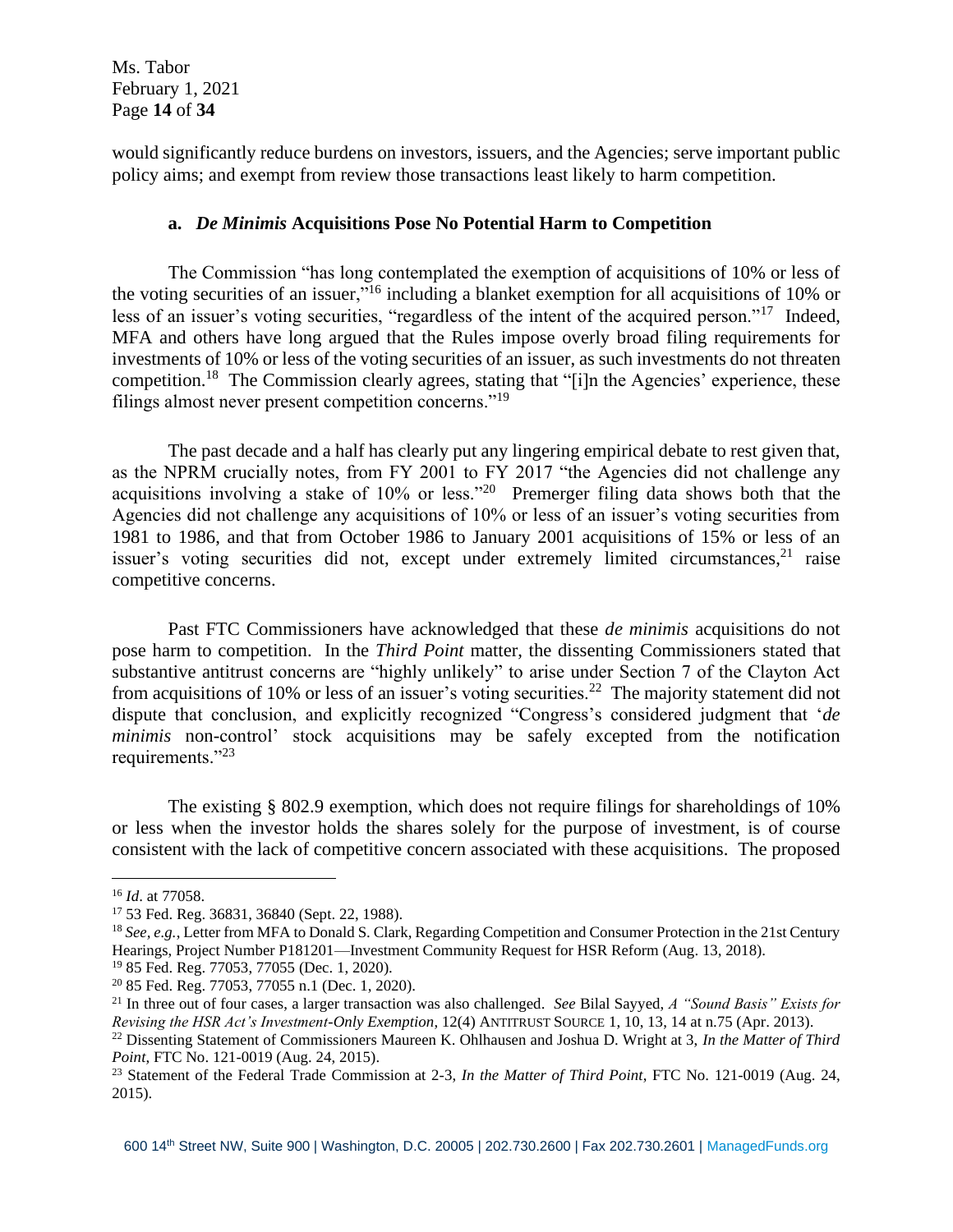Ms. Tabor February 1, 2021 Page **15** of **34**

§ 802.15 exemption, however, better coheres not only with a much larger and long-standing trend to craft antitrust rules that eschew consideration of firm intent, but also with the purpose of the HSR Act—to facilitate enforcement of Section 7 of the Clayton Act and to prohibit only transactions that may result in a substantial lessening of competition.<sup>24</sup>

For these reasons, the proposed § 802.15 exemption for shareholdings of 10% is a welcome reprieve from the burdens and costs associated with making HSR filings for such *de minimis* holdings.

### **b. Asset Managers Have Significantly Increased Engagement with Companies Since Promulgation of the Rules, Serving Public Policy Goals**

The level of shareholder engagement with issuers has expanded significantly since promulgation of the Rules. The former Chairman of the SEC, Jay Clayton, noted the "dramatic increase in the number of U.S. companies reporting shareholder engagement, with 72% of S&P 500 companies reporting engagement with shareholders in 2017, compared to just  $6\%$  in 2010."<sup>25</sup> MFA believes without question that if shareholder engagement was measured between 1978, when the Rules were initially promulgated, and today, the increase would be even more dramatic.

Shareholder communication with issuers now covers multiple activities not inconsistent with an investment purpose as stated in the 1978 Statement of Basis and Purpose ("SBP").<sup>26</sup> The Commission itself acknowledges in the NPRM that "a great deal of potential shareholder engagement involves more than merely holding (and potentially selling) stock, but does not encompass what the 1978 SBP discusses."<sup>27</sup> Indeed, clients today expect that asset managers will regularly monitor their investments and engage with company management on business decisions like executive pay and other corporate governance issues. This type of stewardship reflects ordinary-course shareholder engagement, and is a key part of providing services to fund clients that drive value and increase returns.

Engagement with issuer management also serves important public policy goals like corporate accountability. For example, the so-called "say-on-pay" vote has resulted in corporate boards soliciting with greater frequency the views of institutional investors on executive

<sup>24</sup> 15 U.S.C. § 18.

<sup>25</sup> Chairman Jay Clayton, *Statement Announcing SEC Staff Roundtable on the Proxy Process*, SEC. & EXCH. COMM'N (July 30, 2018) (citation omitted).

<sup>&</sup>lt;sup>26</sup> The acts specifically enumerated in the SBP as being "evidence of an intent inconsistent with an investment purpose" include (but are not limited to): "(1) Nominating a candidate for the board of directors of the Issuer; (2) proposing corporate action requiring shareholder approval; (3) soliciting proxies; (4) having a controlling shareholder, director, officer or employee simultaneously serving as an officer or director of the Issuer; (5) being a competitor of the Issuer; or (6) doing any of the foregoing with respect to any entity directly or indirectly controlling the Issuer. The facts and circumstances of each case will be evaluated whenever any of these actions have been taken by a person claiming that voting securities are held or acquired solely for the purpose of investment and thus not subject to the act's requirements." 43 Fed. Reg. 33450, 33465 (July 31, 1978).

<sup>27</sup> 85 Fed. Reg. 77053, 77059 (Dec. 1, 2020) (citation omitted).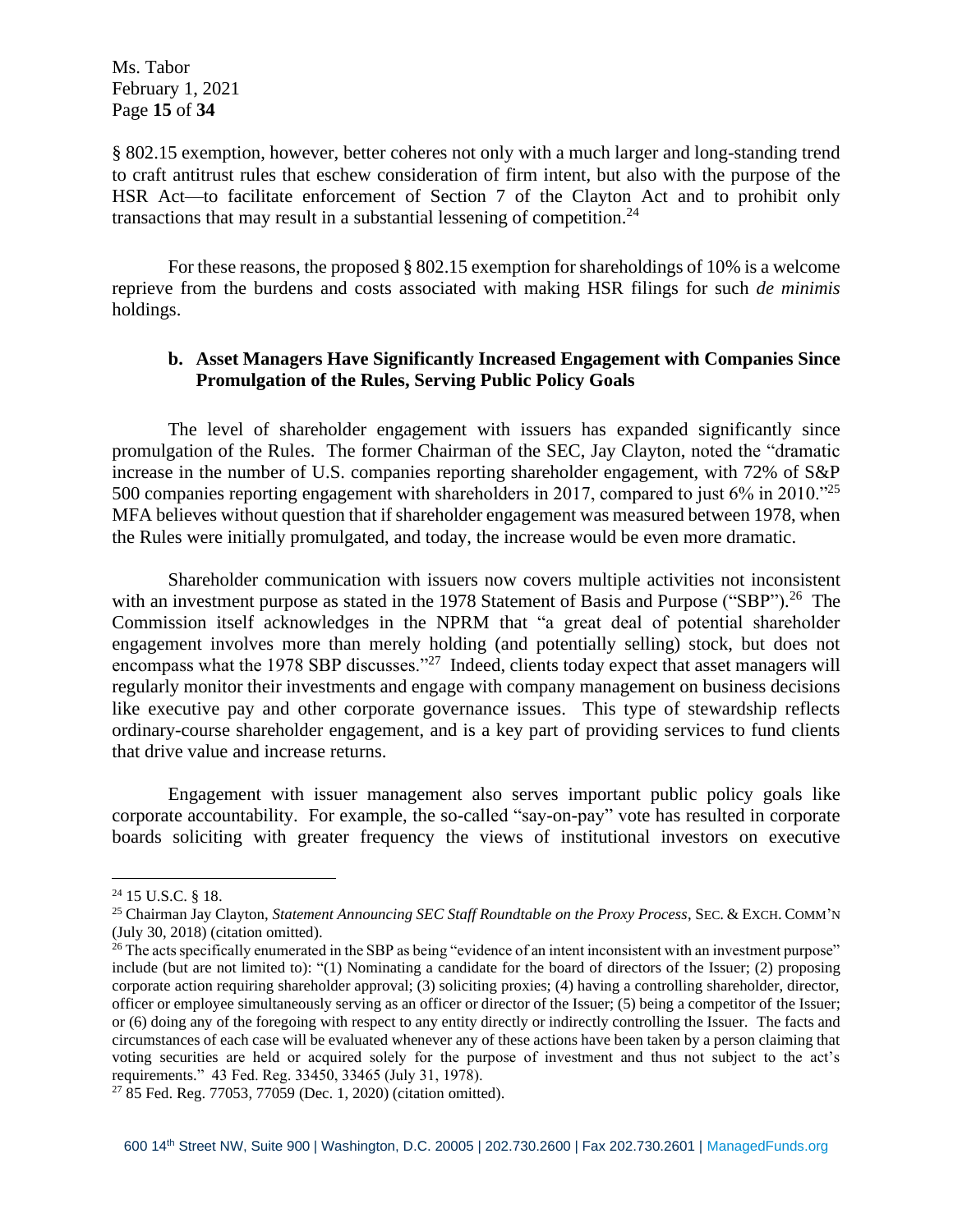Ms. Tabor February 1, 2021 Page **16** of **34**

compensation plans. Many companies have responded to the increased desire of shareholders for engagement by offering more shareholder meetings and conference calls, as well as providing more detailed disclosures.<sup>28</sup> Business leaders have also called for broader communication of a board's decision-making to shareholders, as well as active engagement from asset managers to represent the interests of their clients and understand company perspectives.<sup>29</sup> SEC commissioners,<sup>30</sup> the business community,<sup>31</sup> and empirical studies<sup>32</sup> all support enhancing shareholder engagement as critical for investor protection.

Importantly, investment management firms do not communicate with management to participate in the basic business decisions of the issuer, nor to attempt to exercise control over the issuer's decisions. Rather, their primary purpose is to ensure that the company is run responsibly to deliver maximum value to shareholders. Such stewardship and oversight by fund managers serves all clients who invest in such funds—namely, the majority of workers and retirees today as well as other shareholders of companies, who benefit from increased transparency when companies respond to communications with investment management firms.

As presently construed, § 802.9 is arguably too narrow to permit a large portion of ordinary-course shareholder communication with management that benefits both investors and issuers, and thus deprives shareholders of reliance upon the investment-purpose-only exemption.<sup>33</sup> Recent enforcement actions in *Third Point*<sup>34</sup> and *Value Act*,<sup>35</sup> along with statements by agency officials, have created uncertainty about the line between good shareholder stewardship and actions incompatible with an investment-only intent. As the Commission recognizes in the NPRM,

<sup>28</sup> *See* James Kim & Jason D. Schloetzer, *Global Trends in Board-Shareholder Engagement*, THE CONFERENCE BOARD (Oct. 2013) (finding that companies including Coca Cola, Pfizer, Allstate, Johnson & Johnson and Prudential Financial have been increasing shareholder engagement by increasing shareholder meetings, conference calls, letters, disclosures, and other means of interacting with shareholders). [consider a more recent citation]<br><sup>29</sup> See "Commanagerse Principles of Companies Courmance" (bity 2016)

<sup>29</sup> *See* "Commonsense Principles of Corporate Governance" (July 2016) §§ II.a, VIII.a, https://www.governanceprinciples.org/wp-content/uploads/2018/10/CommonsensePrinciples2.0.pdf.

<sup>30</sup> *See, e.g.*, Statement by Daniel M. Gallagher, former SEC Commissioner, Activism, Short-Termism, and the SEC: Remarks at the 21st Annual Stanford Directors' College (June 23, 2015) ("If companies are republics, then management and even at times boards need to engage with shareholders with the same vigor that politicians engage with their constituents. Clearly communicating your company's strategy and how the board is overseeing management's execution of that strategy to investors, and in turn hearing what's on your investors' minds, can help demonstrate to the SEC that boards are a tool for investor protection, not an impediment to it.").

<sup>31</sup> *See, e.g.*, BUSINESS ROUNDTABLE, STATEMENT ON THE PURPOSE OF A CORPORATION (Aug. 19, 2019) (committing to "[g]enerating long-term value for shareholders, who provide the capital that allows companies to invest to invest grow and innovate. We are committed to transparency and effective engagement with shareholders").

<sup>32</sup> *See, e.g.*, Matthew R. Denes, Jonathan M. Karpoff, & Victoria B. McWilliams, *Thirty Years of Shareholder Activism: A Survey of Empirical Research*, 44 J. CORP. FIN. 404, 417 (June 2017) (concluding that "activism that adopts some of the investment-intensive aspects of corporate takeovers, such as hedge fund activism, is associated with improvements in target firms' values and operations").

<sup>33</sup> *See* Debbie Feinstein, Ken Libby & Jennifer Lee, "*Investment-only" means just that*, F.T.C. BLOG (Aug. 24, 2015) ("*[A]ny investor who is considering engaging with management . . . should proceed with caution* when relying on the investment-only exemption.") (emphasis added), https://www.ftc.gov/news-events/blogs/competitionmatters/2015/08/investment-only-means-just.

<sup>34</sup> *See generally* U.S. v. Third Point Offshore Fund, Ltd. *et al.*, Docket No. 1:15-cv-01366-KBJ (Dec. 18, 2015).

<sup>35</sup> *See generally* U.S. v. VA Partners I, LLC, *et al.*, Docket No. 3:16-cv-01672-WHA (Nov. 1, 2016).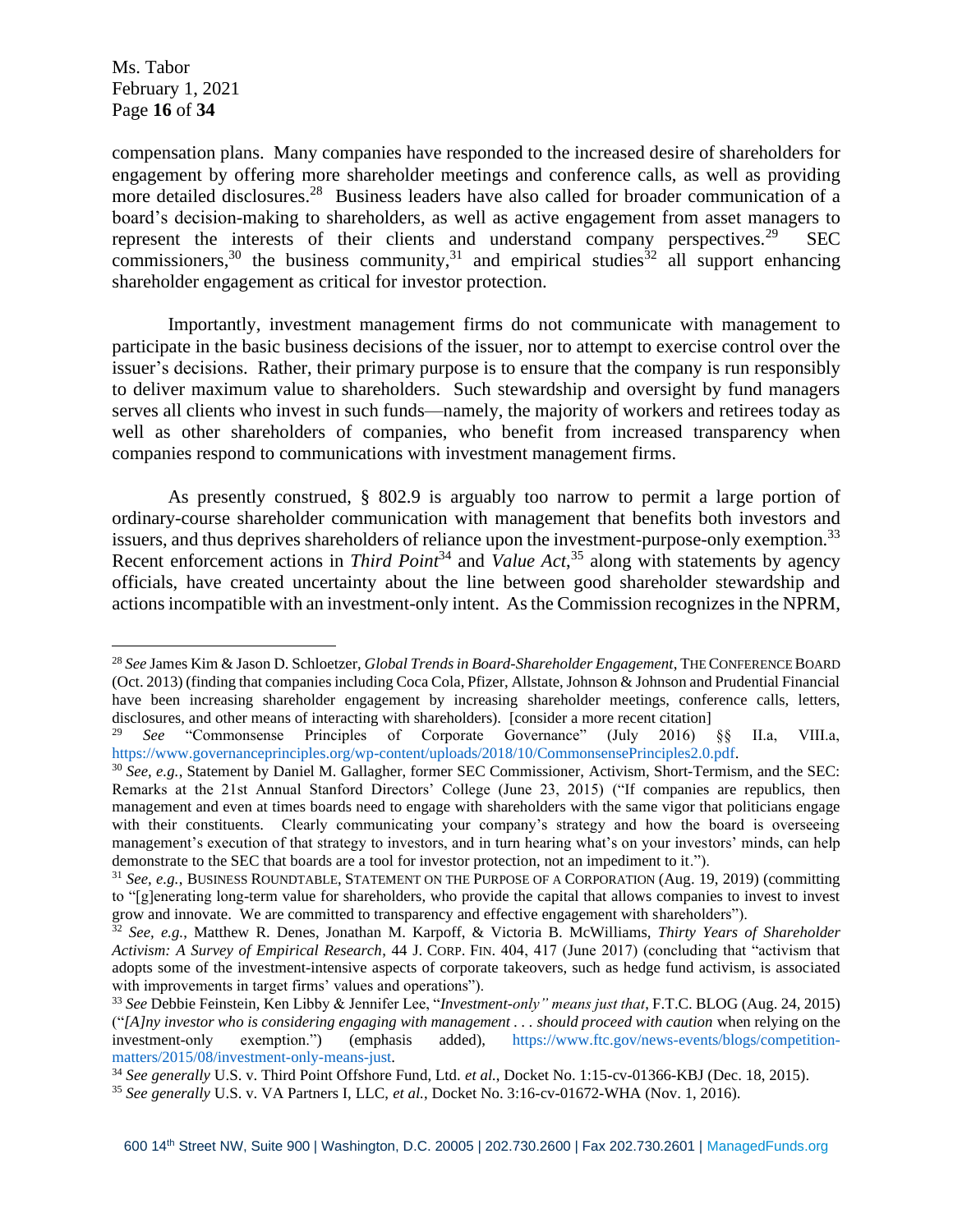Ms. Tabor February 1, 2021 Page **17** of **34**

"even the simplest of topics can present subtleties that complicate whether § 802.9 might exempt an acquisition of 10% or less of an issuer's voting securities."<sup>36</sup> And the stakes are high: the penalty for inadvertently violating the HSR Act and Rules by improperly relying on the exemption contained in § 802.9 currently is a fine of \$43,280/day for each day the investor is not in compliance. As a result, investors must choose either to forgo beneficial shareholder-issuer communications or to make unnecessary HSR notifications with the resultant costs.

In addition, the current ambiguity around the type of shareholder engagement considered consistent with § 802.9 serves to chill shareholder ESG engagement with issuers. For example, in *Third Point*, the Commission prohibited behavior it saw as inconsistent with § 802.9, including inquiring of third parties their interest in serving on the board of an issuer or communicating with the issuer regarding a person it believes is worthy of advancement to the issuer's board.<sup>37</sup> When such communication is not related to an investor seeking to change the basic business decisions of the issuer, but to help the issuer add diversity to its board, the HSR Act should not stand as an impediment.

The creation of a *de minimis* exemption for shareholdings of 10% or less would remove this uncertainty, eliminate unnecessary compliance costs, and permit shareholders to be better stewards of their investments.

# **c. The Proposed Exemption Reduces Costs for Institutional Investors and Their Clients**

MFA members manage the assets of a broad range of institutional investors, such as pension funds, charitable foundations, and university endowments. MFA members seek to further their clients' goals of providing retirement security for workers, income for retirees, and increasing resources for charities, foundations, and endowments. The requirement to make *pro forma* (from an antitrust perspective) HSR filings for small shareholdings can increase, sometimes significantly, the costs of investing for institutional investors, which ultimately reduces investment returns to these investors and their beneficiaries.

These costs occur in multiple ways. First, share prices for a target issuer may rise during the HSR waiting period (either 15 or 30 days after filing). Further, if the investment management firm opts to request early termination of the waiting period under the HSR Act and the request is granted, the fact that it has filed a premerger notification will become publicly announced, which can result in other investors attempting to take advantage of the firm's intended trading strategy, thereby driving up the cost of acquiring the shares, or misinterpretation of the reason for the filing. Importantly, the issuer may incorrectly believe that an HSR filing indicates that the firm intends to take a hostilely activist approach toward the issuer, potentially causing management to become less willing to communicate with the firm that has made an HSR filing. Finally, the fees associated

<sup>36</sup> 85 Fed. Reg. 77053, 77059 (Dec. 1, 2020).

<sup>37</sup> Final Judgment at IV (G) and (H), *In the Matter of Third Point*, FTC No. 121-0019 (Aug. 24, 2015), [https://www.ftc.gov/system/files/documents/cases/151218thirdpointjudgment.pdf.](https://www.ftc.gov/system/files/documents/cases/151218thirdpointjudgment.pdf)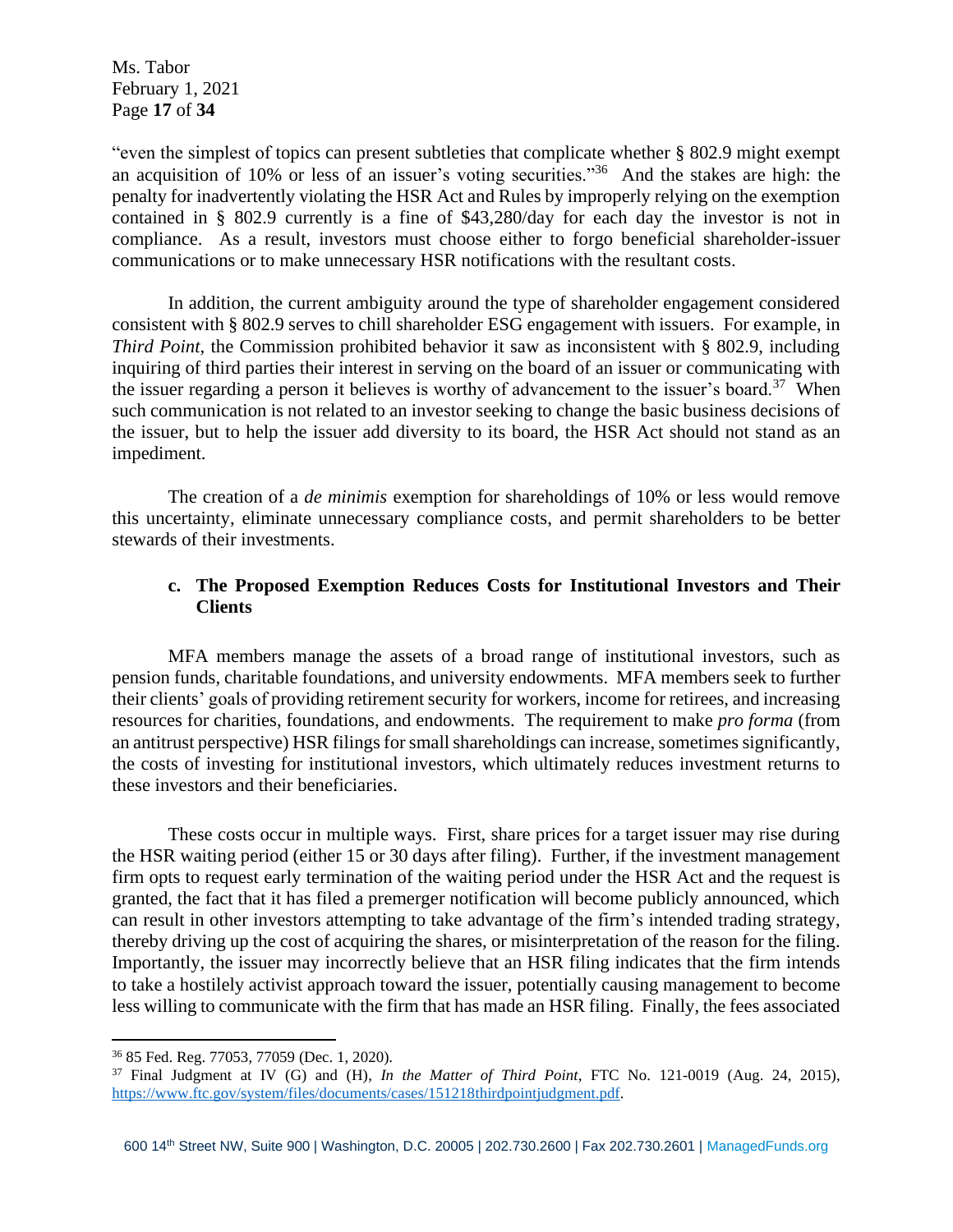Ms. Tabor February 1, 2021 Page **18** of **34**

with notifying a transaction under the HSR Act are not trivial, and include attorney fees as well as filing fees ranging from \$45,000 to \$280,000 per filing. The clients of the investment management firms bear these additional expenses, which reduce clients' overall investment returns.

## **d. The Proposed Exemption Increases the Efficiency of Public Markets**

Major investors, such as the alternative investment funds that comprise MFA's membership, move in and out of positions in issuers regularly. This is especially so for funds tied to a particular stock index (for example, the S&P 500), in which the rebalancing of a fund's holdings to mirror the index happens frequently. The requirement for such funds to prepare an HSR filing and observe the waiting period for these frequent and small adjustments affects the liquidity of the issuer's stock during the HSR waiting period by depressing demand artificially during that period. The delay also affects the fund's ability accurately and timely to mirror the index in question, which can harm fund performance.

Finally, and crucially, requiring HSR filings for 10% or less of an issuer's shares can send erroneous signals that the investor is activist or may turn hostile. These false signals increase the amount of "noise" in the market, and depress market accuracy and efficiency. The proposed *de minimis* exemption would permit a safe harbor for investments by such funds, greatly increasing the efficiency of the funds themselves as well as the markets for public companies.

# **e. The Proposed Exemption Frees Scarce Agency Resources**

The Commission notes in the NPRM that, to use their resources as effectively as possible, the Agencies "have a strong interest . . . in eliminating filings for categories of acquisitions that are unlikely to create competitive concerns."<sup>38</sup> The Commission cites filings for acquisitions of 10% or less of an issuer as one of two categories of filings that "make it difficult for the Agencies to focus their resources effectively."<sup>39</sup> With the proposed addition of aggregation of funds under common management, the number of HSR filings not presenting substantive issues could increase significantly. The proposed *de minimis* exemption will help the Agencies focus their limited resources on reviewing the transactions most likely to harm competition.

#### **IV. Suggested Changes to the** *De Minimis* **Exemption**

From the NPRM and the two Q&A calls hosted by Commission staff regarding the proposed changes to the HSR Rules, it is clear that the Agencies desire feedback regarding all aspects of the proposed changes. MFA appreciates the Commission's openness on the form of the proposed *de minimis* exemption, and proposes the following changes.

<sup>38</sup> 85 Fed. Reg. 77053, 77058 (Dec. 1, 2020).

<sup>39</sup> *Id*. at 77055.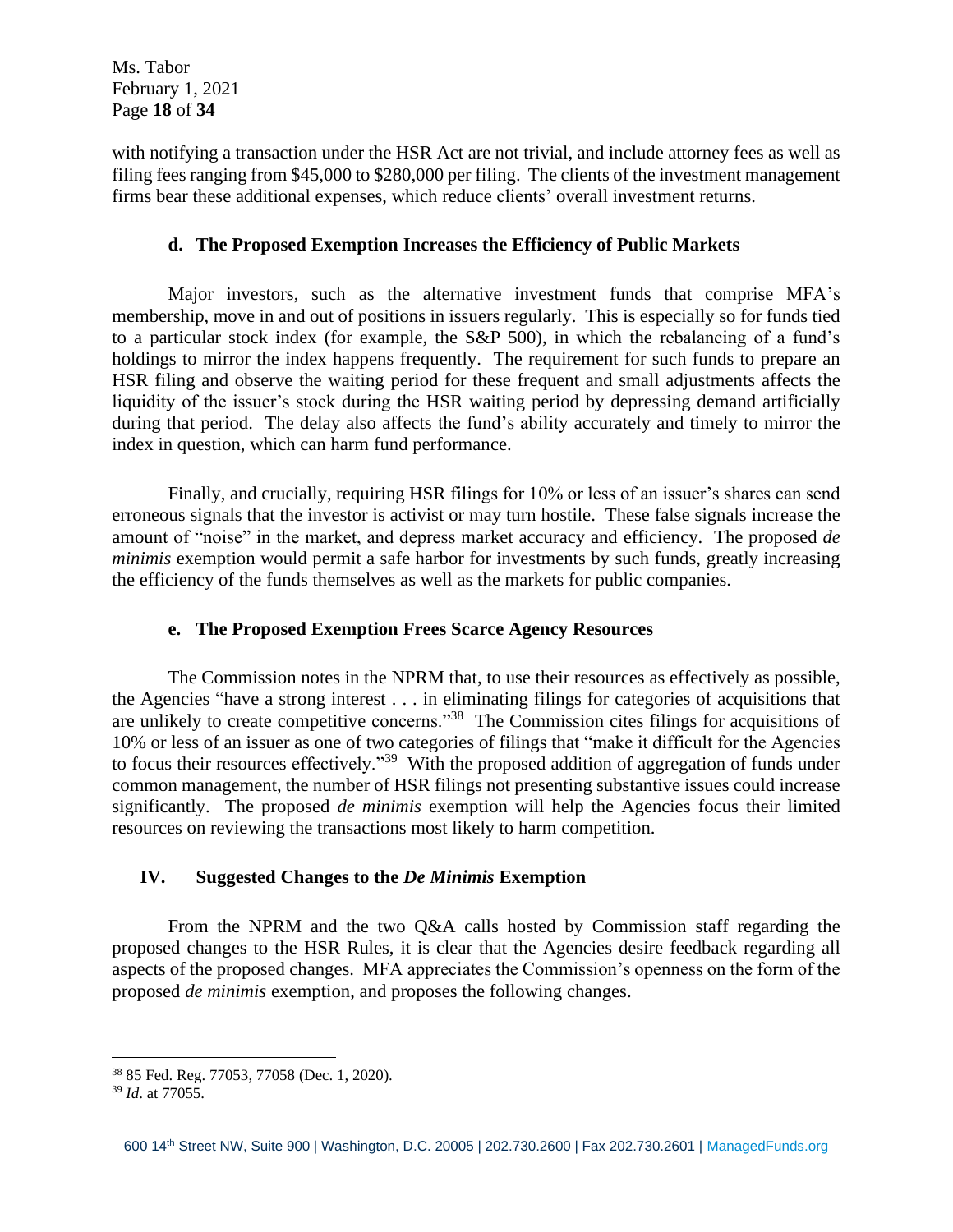## **a. The "Common Ownership Exception" Lacks Evidentiary Support and a Solid Policy Foundation; Its Goals Can Be Obtained by Other Means**

When a common owner has minority stakes in competing firms, the empirical evidence provides no substantial basis that competitive concerns could exist to support a common ownership exception to the FTC's admirable effort toward minimizing the costs imposed on parties engaging in *de minimis* acquisitions. Thus, the common ownership exception to the proposed *de minimis* rule should be struck.

Antitrust rules exist to protect competition and consumer welfare as informed by the best economic learning. While some analysis has shown the potential for antitrust concerns from "common ownership," these studies have generated significant controversy and many experts do not believe they reflect actual market realities. Without a sound empirical foundation, crafting legal rules to address merely theoretical concerns could harm, rather than help, consumers in the real world. The history of the antitrust laws, especially with mergers, makes this abundantly clear: most economists once believed that mergers increasing market concentration to levels today regarded as non-problematic would harm competition. A troubling, anti-consumer enforcement program followed,<sup>40</sup> ultimately rejected by empirical work that gave rise to the modern consumer welfare standard. 41

This history is instructive when considering the Agencies' decision to exclude from an otherwise laudable proposed *de minimis* exemption transactions in which the acquirer also holds more than 1% of any competitor of the issuer.<sup>42</sup> Although economists have long recognized that partial acquisitions of a competitor not made solely for investment can be anticompetitive, even without a controlling financial interest,  $43$  from FY 2001 to FY 2017, the antitrust agencies received 1,804 filings for acquisitions of less than a 10% financial interest and did not challenge *any* as anticompetitive.<sup>44</sup> The implication of this result is clear: in practice, the antitrust agencies do not think that *de minimis* partial acquisitions of this kind pose antitrust concerns. In fact, antitrust enforcement during the years in which those statistics were compiled reflects a long-standing, aggressive approach to challenging potentially anticompetitive mergers and acquisitions, codified in the Obama Administration's 2010 Merger Guidelines,<sup>45</sup> including challenging partial acquisitions deemed anticompetitive. 46

<sup>40</sup> *See, e.g.*, United States v. Von's Grocery Co., 384 U.S. 270 (1966).

<sup>41</sup> *See, e.g.*, Harold Demsetz, *Two Systems of Belief about Monopoly*, *in* INDUS. CONCENTRATION, THE NEW LEARNING 167 (Harvey J. Goldschmid et al. eds, 1974).

<sup>42</sup> 85 Fed. Reg. 77053, 77061 (Dec. 1 2020).

<sup>43</sup> *See, e.g.*, Steven C. Salop & Daniel P. O'Brien, *Competitive Effects of Partial Ownership: Financial Interest and Corporate Control*, 67 ANTITRUST L.J. 559 (2000).

<sup>44</sup> 85 Fed. Reg. 77053, 77055 n.1 (Dec. 1, 2020).

<sup>45</sup> U.S. DEP'T OF JUSTICE & FED. TRADE COMM'N, HORIZONTAL MERGER GUIDELINES § 13 (2010).

<sup>46</sup> *See, e.g.*, United States v. Dairy Farmers of America, 426 F.3d 850 (6th Cir. 2005) (finding 50% non-controlling interest could be unlawful); *In re* TC Group, L.L.C., No. 061-0197 (Jan. 25, 2007) (Decision and Order) (requiring remedies for acquisition of 22.6% non-controlling interest).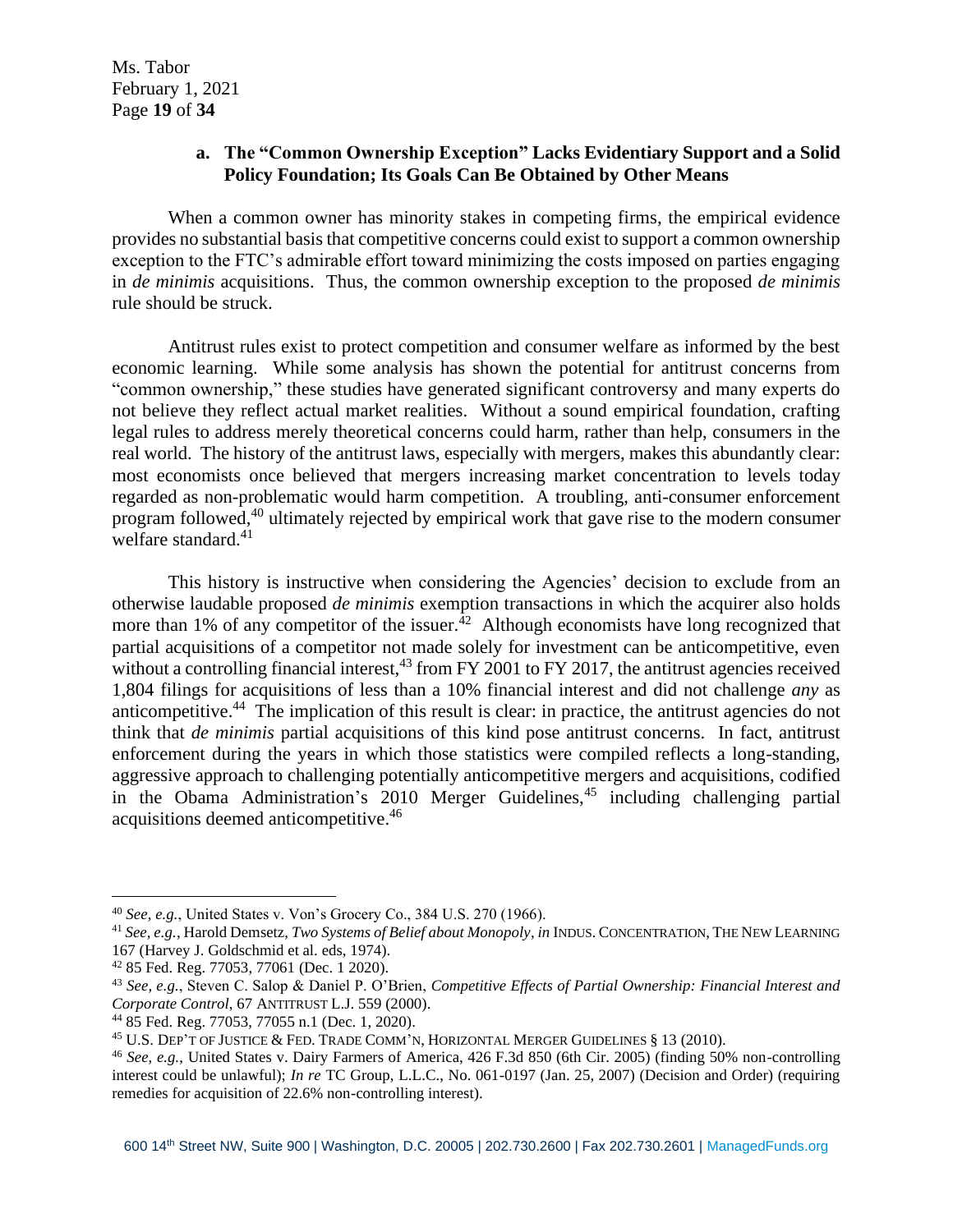Ms. Tabor February 1, 2021 Page **20** of **34**

The view that there is no substantial basis for concluding that common ownership facilitates competitive harm is not merely the view of one cadre of commentators who have contributed to the economic literature. Just a little over three years ago, the Organization for Economic Cooperation and Development held a hearing on common ownership, inviting the United States to comment. The FTC and DOJ reviewed the economic literature and related policy proposals, with unequivocal findings:

Given the ongoing academic research and debate, and its early stage of development, the U.S. antitrust agencies *are not prepared at this time to make any changes* to their policies or practices with respect to common ownership by institutional investors.<sup>47</sup>

In the short time since this submission, nothing has changed to justify the Agencies to reverse their conclusion. Although the literature remains inconclusive,<sup>48</sup> the Agencies now propose to use it for exactly the purpose they claimed in November 2017 it would not support, namely, as justification for an important new policy.

Tellingly, one reason that there is no consensus in the empirical literature regarding the competitive effects of common ownership is that neither proponents nor opponents have been able to document a mechanism by which minority owners could exercise sufficient control to cause anticompetitive effects.<sup>49</sup> This knowledge gap, of course, is crucial for antitrust law: any increases in concentration that are found to be associated with common ownership could have efficiency explanations. Moreover, commentators have continued to emphasize how possible mechanisms of control identified by theorists may not represent rational conduct.<sup>50</sup> Perhaps most important, the purpose of the Rules is to empower the Agencies to challenge mergers—the extreme case of common ownership—without having to "unscramble the eggs." But this concern is inapposite to *de minimis* partial acquisitions by non-competitors, where the firms remain separate, making both Sherman Act § 1 and FTC Act § 5 more than sufficient to police concerted and unilateral collusive conduct.

The burden is on those proposing a common ownership exception to the FTC's 10% exemption to the HSR Act for non-competitive acquisitions to establish its appropriateness, and those proponents have failed resoundingly in light of the purpose of the Rules and the lack of a robust understanding of how minority owners exercise control to harm competition. Unless or

<sup>47</sup> DEP'T OF JUSTICE & FED. TRADE COMM'N, COMMON OWNERSHIP BY INSTITUTIONAL INVESTORS AND ITS IMPACT ON COMPETITION (Nov. 2017) (emphasis added).

<sup>48</sup> *Compare* Lysle Boller & Fiona Scott Morton, *Testing the Theory of Common Stock Ownership*, NBER Working Paper No. 27515 (2020) (finding that common ownership may be associated with anticompetitive effects), *with*  Andrew Koch, Marios A. Panayides & Shawn Thomas, *Common Ownership and Competition in Product Markets*, \_\_ J. FINANCIAL ECON. \_\_ (2020) (challenging the link between common ownership and anticompetitive effects).

<sup>49</sup> *See, e.g.*, Boller & Scott Morton, *supra* note X, at 58.

<sup>50</sup> *See* C. Scott Hemphill & Marcel Kahan, *The Strategies of Anticompetitive Common Ownership*, 129 YALE L.J. 1392, 1400 (2018) ("Our main conclusion is that, for most mechanisms, there is either no strong theoretical basis for believing that institutional [common owners] could or would want to employ them, no significant evidence suggesting that they do employ them, or both.").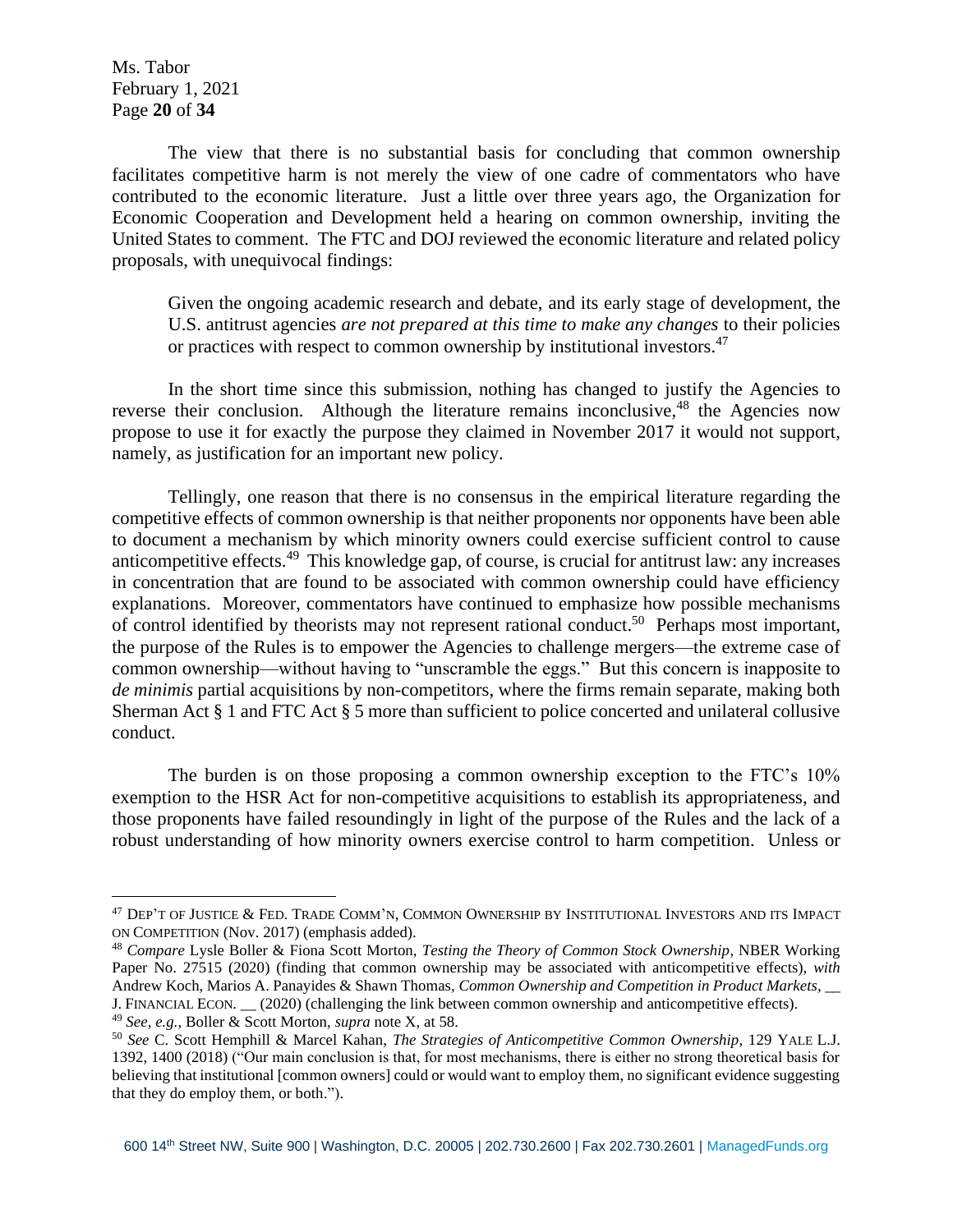Ms. Tabor February 1, 2021 Page **21** of **34**

until that burden is met, implementing regulations grounded in rejected policies and unsupported theories would be arbitrary and capricious.

MFA respectfully recommends that the Commission eliminate the 1% common ownership exception to the proposed *de minimis* exemption.

# **b. There Is No Empirical Basis for a 1% Threshold, and It Would Result in More Harm Than Good**

If the problem is the example we have occasionally heard—a common owner investing up to 10% in multiple competing firms—the solution should be narrowly tailored to this specific concern. But instead the proposed rule goes much further, and requires filings by a common owner who owns up to 10% of one firm but only 1% or more of a competitor. Relative to a comprehensive 10% threshold, such a rule would considerably increase the filings required under the HSR Act, and therefore the costs borne by the investment and business communities. Moreover, the implication of the FTC's inclusion of a 1% threshold would, of course, appear to be that *de minimis* overlaps are viewed as inherently raising potential competitive concerns by giving investors the ability to exercise control through even the most minute minority holdings—rather than, as in the scenario noted above, a nearly 10% stake in competitors. Indeed, the latter much more closely accords with what some commentators have suggested as a safe harbor for minority investments, and therefore what could be properly exempted from HSR filing requirements.<sup>51</sup>

Here again, proponents of such an exception have not carried their burden. A 1% threshold represented what Commissioner Noah Phillips identified as one of the more "dramatic"<sup>52</sup> policy proposals from commentators, preventing a common owner from holding more than 1% in two or more competing firms in oligopoly markets.<sup>53</sup> The purported rationale for this test draws upon previous concentration measures developed in the partial-ownership literature for determining anticompetitive effects, and sees as its marginal case a hypothetical world where five large institutional investors all own 1% of each of four equally sized firms making up an oligopoly industry. Yet, if this is the policy concern underlying the rule, the effect is vastly overbroad, as the rule would require filings by all investors, large and small, when they have *any* overlaps of competing firms with a stake of 1% or more no matter how many firms exist in the relevant industry. A view that anticompetitive effects from common ownership become more plausible at this 1% threshold lacks empirical support, and instead is an arbitrary line that some commentators believe would make antitrust enforcement against common ownership more administrable—thus putting the remedial cart entirely before what remains an anticompetitive unicorn.

<sup>51</sup> *See, e.g.*, Edward B. Rock & Daniel L. Rubinfeld, *Defusing the Antitrust Threat to Institutional Investor Involvement in Corporate Governance*, NYU Law and Economics Research Paper No. 17-05, at 29 (Mar. 1, 2017) (proposing a 15% safe harbor).

<sup>52</sup> *See* Noah J. Phillips, Comm'r, Fed. Trade Comm'n, Taking Stock: Assessing Common Ownership, Remarks before the Concurrences Review and NYU Stern Global Antitrust Economics Conference, at 2 (June 1, 2018).

<sup>53</sup> *See* Eric A. Posner, Fiona Scott Morton, & E. Glen Weyl, *A Proposal to Limit the Anticompetitive Power of Institutional Investors*, 81 ANTITRUST L.J. 669 (2017).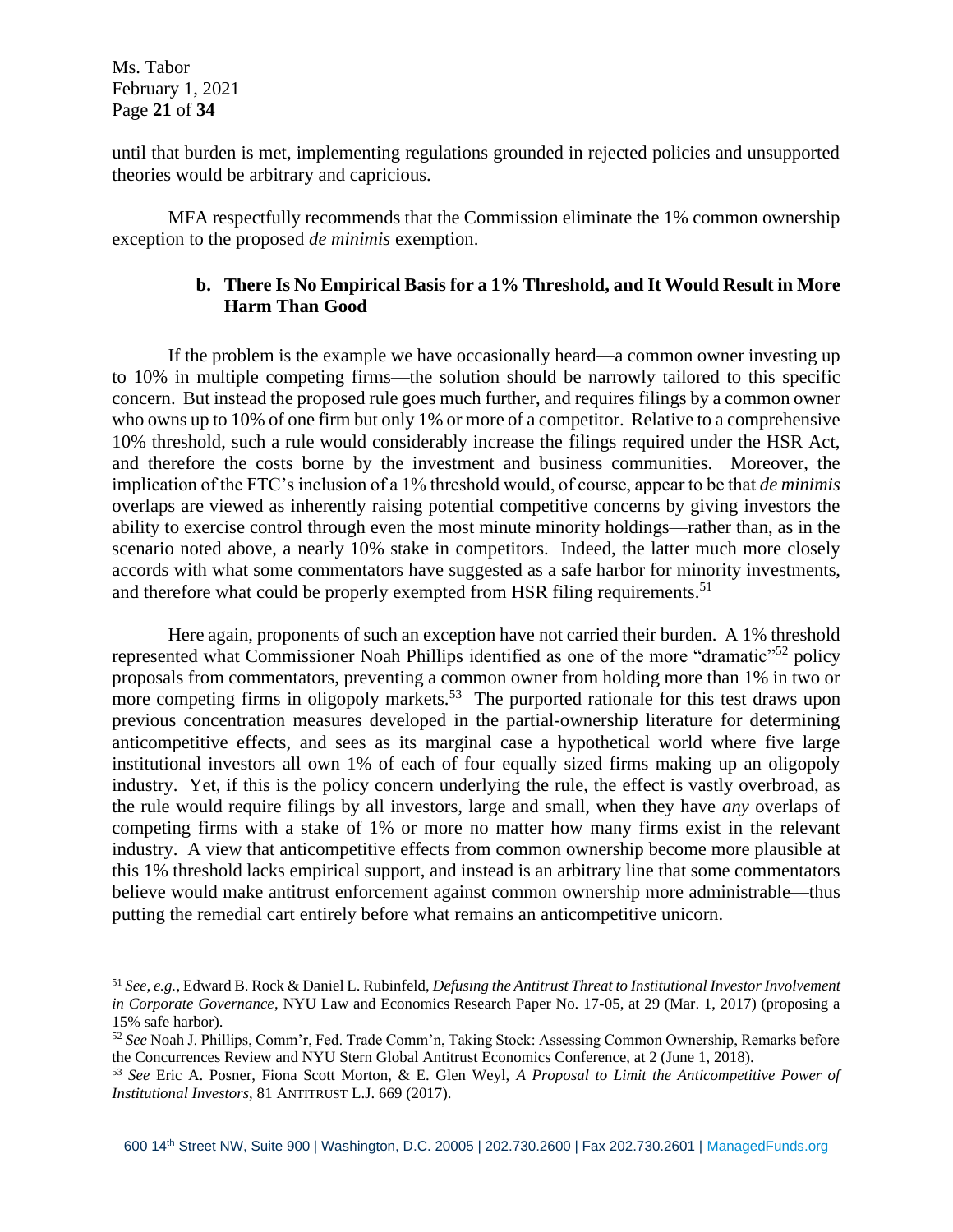Ms. Tabor February 1, 2021 Page **22** of **34**

#### **c. The 1% Threshold Creates Numerous Practical and Costly Problems**

Given the significant increase in investments by the general public in managed funds since the promulgation of the Rules, the aggregate holdings of funds under management in any given issuer can easily reach a level of 1%. Setting the common ownership exception at this low level would thus effectively place the proposed exemption out of reach of many large institutional investors and managed funds—swallowing, as it were, the broader exemption and again leaving investors with a regime that, on the one hand, chills beneficial shareholder engagement or, on the other, imposes administrative burdens in no way commensurate with the likelihood of competitive harm.

Investing broadly across major companies, including in companies that compete with each other, is a method commonly used by large fund managers to reduce risk through diversification, which remains crucial toward safeguarding investor returns. The 1% threshold exception, particularly when combined with aggregation, will thus raise the costs for firms to diversify, and incentivize managers toward sub-optimal portfolios. In addition, more diversified investors would be at a disadvantage to those less diversified, harming clients of the more diversified funds.

Frequent rebalancing of portfolios by such investors, as a way to track indexes that the investment funds are designed to mirror or for other reasons, means that filings will need to be made with much greater frequency as holdings fluctuate around a 1% threshold, raising costs and burdens for investors and issuers alike. Moreover, many of MFA's members have concerns about the feasibility and burden of creating tracking systems to monitor shareholdings of less than 1% across thousands of issuers and multiple funds based on whether those issuers could be deemed "competitors" of one another according to the broad definition proposed. At a minimum, the time spent tracking this information would mean that fund administration costs would be raised significantly, reducing returns to investors. In addition, small incremental changes to rebalance or diversify fund holdings would require a new HSR waiting period, in practice greatly increasing the difficulty of large fund managers in managing portfolio risk through diversification or hedging. It is more likely that these fund managers would instead forgo communications with issuers rather than bear the burdens and opportunity costs associated with making frequent filings. Further, if the proposed aggregation rules were to be adopted, information necessary to determine whether the 1% threshold is exceeded by a "person"<sup>54</sup> that includes multiple ultimate parent entities, or an ultimate parent entity that is a part of multiple persons, may not be determinable.

Although we do not believe that a common ownership exception is necessary, if one is to be included in the final rule, a threshold of 10% would be more appropriate. There is no rationale for asymmetry between the levels of holdings—if a holding of 10% or less does not confer sufficient control to be of concern, as the proposed rule assumes and history demonstrates, there is no justification for a 1% threshold for a holding in a competitor. Setting the *de minimis*

 $54$  16 C.F.R. § 801.1(a)(1) "Except as provided in paragraphs (a) and (b) of §801.12, the term person means an ultimate parent entity and all entities which it controls directly or indirectly."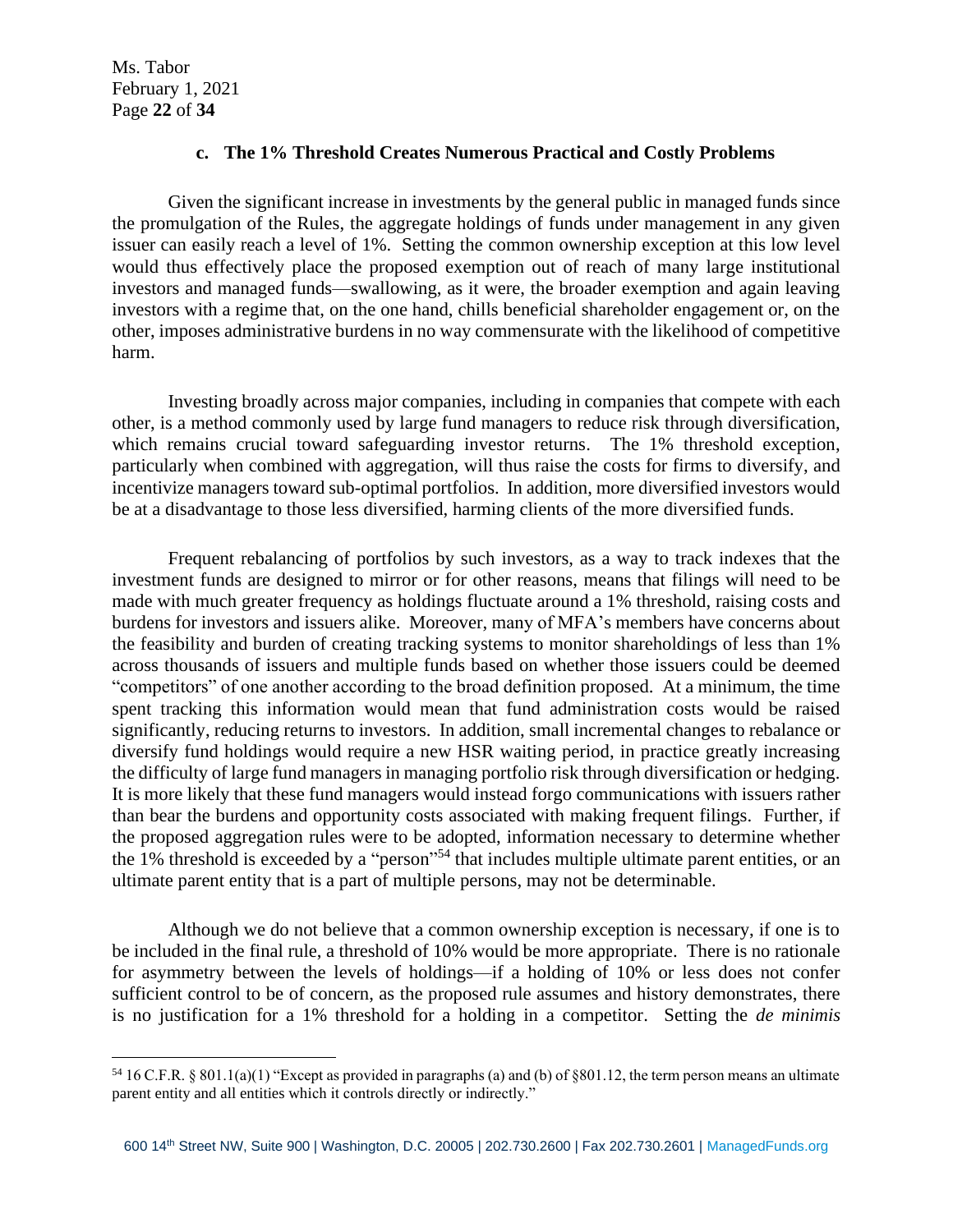Ms. Tabor February 1, 2021 Page **23** of **34**

exemption at 10% while having a 1% cap on investments in a competitor also creates logical inconsistencies. If Fund X holds 2% of Company A and 0.75% of Company B, which are considered "competitors," the holding in Company A is eligible for the *de minimis* exemption for shareholdings up to 10%, but the holding in Company B is not, given the 2% shareholding in Company A and the common ownership exception of 1%. Thus, in practice, investors must choose one investment only to qualify for the exemption, and keep investments in all competing firms below 1%.

If the Commission will not raise the amount of the common ownership exception to 10%, the threshold should, at a minimum, be raised to 5%. This percentage tracks a reporting threshold from the SEC, and reflects data that large fund investors already track.<sup>55</sup> If an anticompetitive situation were to arise from common ownership, which we view as highly unlikely, divestiture or other remedies could be ordered for the minority stake held. And to the extent that impermissible agreements between parties or other anticompetitive actions arise involving common ownership, Sherman Act § 1 and FTC Act § 5 provide a remedy.

Thus, in the alternative, MFA recommends that the Commission raise the common ownership exception to 10%, or, at a minimum, 5%.

#### **d. The Definition of "Competitor" as Proposed Is Unworkable**

Finally, the proposed definition of "competitor," defined to include both a six-digit NAICS code-based overlap and the phrase "competes in any line of commerce," are both overly broad and extremely challenging to apply and track accurately. The ambiguity from the proposed "competitor" definition would cause unnecessary filings by investors, and/or a chilling effect on communications between institutional investors and issuer management. As we argue below, in contrast to all of the complexity, uncertainty, and implementation problems identified above with the proposed HSR definition of "competitor," the definition of "competitor" under Clayton Act § 8 is a long-used definition that would be understood by investors and issuers alike.

MFA disagrees with the assertion in the NPRM that six-digit NAICS codes are "objective and easy to administer<sup>"56</sup> in the context of minority investments in an issuer, given that the NAICS codes that an issuer uses are not publicly available and issuers are under no legal obligation to provide their NAICS codes to investors. Basing HSR filing obligations, and potential penalties of \$1.3 million per month, even as part of an exemption, on information to which the acquiring person may not have access creates significant compliance risk that vitiates the exemption.

<sup>&</sup>lt;sup>55</sup> We note that the Commission staff have expressed resistance to use of SEC reporting criteria because they were not designed for antitrust enforcement. Nevertheless, we note that the use of information collected for purposes other than antitrust has not prevented the Commission from using NAICS codes developed by the Department of Commerce in Item 5 of the HSR Form.

<sup>56</sup> 85 Fed. Reg. 77053, 77061 (Dec. 1, 2020).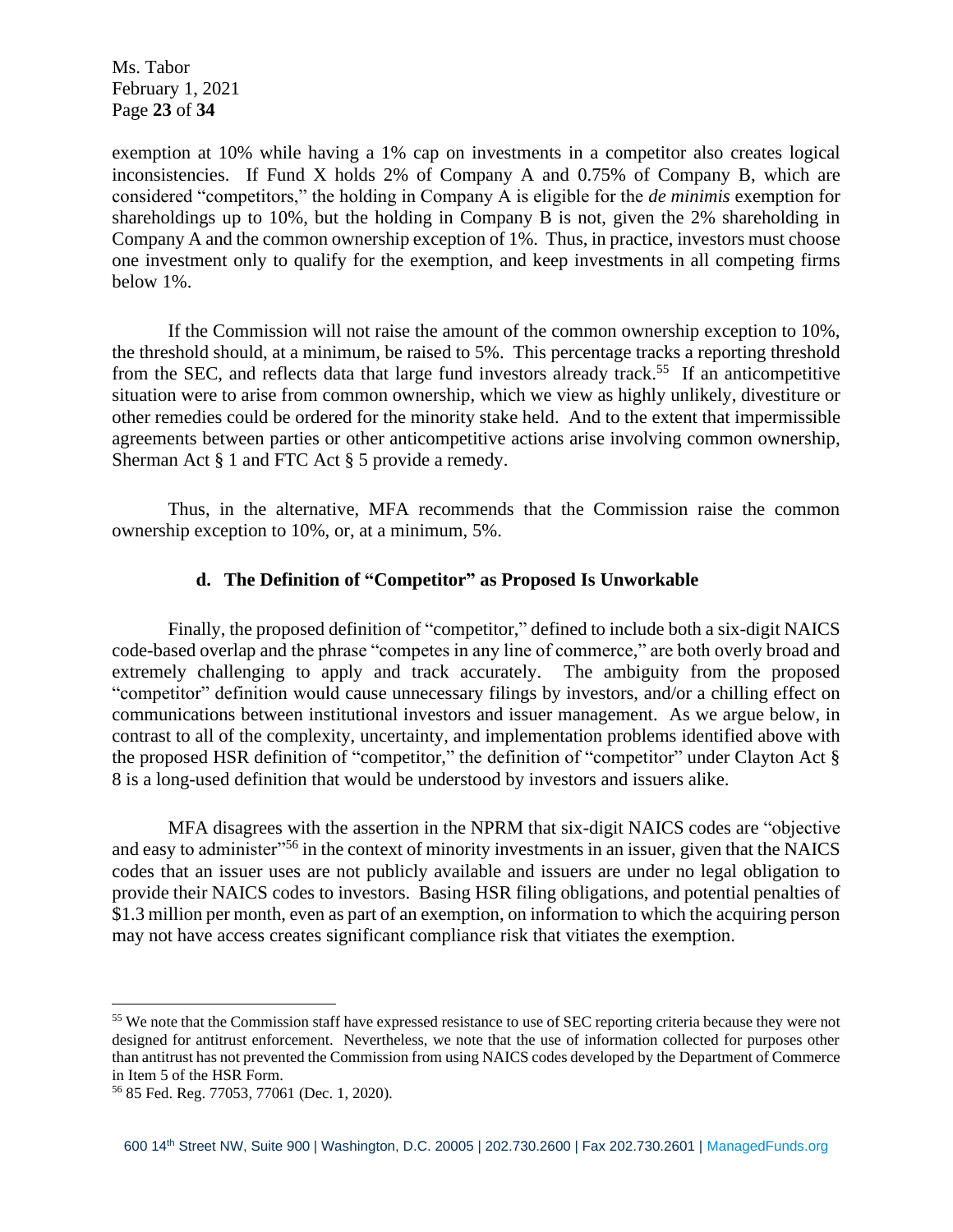Ms. Tabor February 1, 2021 Page **24** of **34**

The difficulty in assessing another company's NAICS codes from the outside stems from two primary considerations:

(1) Issuers that are operating companies may use multiple NAICS codes, and larger diversified companies or conglomerates easily could use dozens of codes, making it more likely that the issuer reports under NAICS codes activities that are not material enough to be described in publicly available materials, such as annual reports or 10K filings with the SEC; and

(2) There are numerous common NAICS codes that companies frequently use across all industries that are unrelated to their core operations. Often these are administrative in nature, and an outsider may have no ability to determine whether they apply from publicly available information. Examples include:

| <b>NAICS</b> | Description                                                              | Examples of Use                                                                           |
|--------------|--------------------------------------------------------------------------|-------------------------------------------------------------------------------------------|
| 523910       | Miscellaneous<br>intermediation                                          | Investment of excess cash held by the<br>company not being used for operations            |
| 524128       | Other direct insurance<br>(except life, health, and<br>medical) carriers | Companies that create a<br>captive<br>insurance business entity to obtain tax<br>benefits |
| 531120       | Lessors of non-residential<br>buildings<br>(except)<br>miniwarehouses)   | Companies that lease excess office space<br>or other real estate they are not occupying   |

Thus, to an outsider, such as an investor planning to acquire less than 10% of an issuer's stock, even knowing all of the markets in which the issuer competes will not guarantee that the investor can determine all of the NAICS codes used by the issuer. The risk and consequences of missing just one of these codes, no matter how *de minimis* or competitively insignificant, when civil penalties accrue at a rate of \$1.3 million per month, will certainly chill any reliance on the proposed exemption by investors.

In the November 9, 2020 virtual workshop, Commission staff said that its enforcement approach with respect to the proposed 10% exemption would not be "some sort of gotcha to trip people up who are acting in good faith."<sup>57</sup> Under the proposed exemption, however, many investors may not be willing to rely on a good faith estimate on an issuer's NAICS codes and the good graces of the Agencies if each investment subjects them to a minimum exposure of a \$1.3 million per month civil penalty for HSR violations. There is also a risk that the Agencies may be tempted to bring HSR Act technical violation actions based on disqualifying NAICS codes in lieu

<sup>57</sup> Real time transcript from Federal Trade Commission virtual workshop on the Proposed Amendments to HSR Rules (Nov. 9, 2000).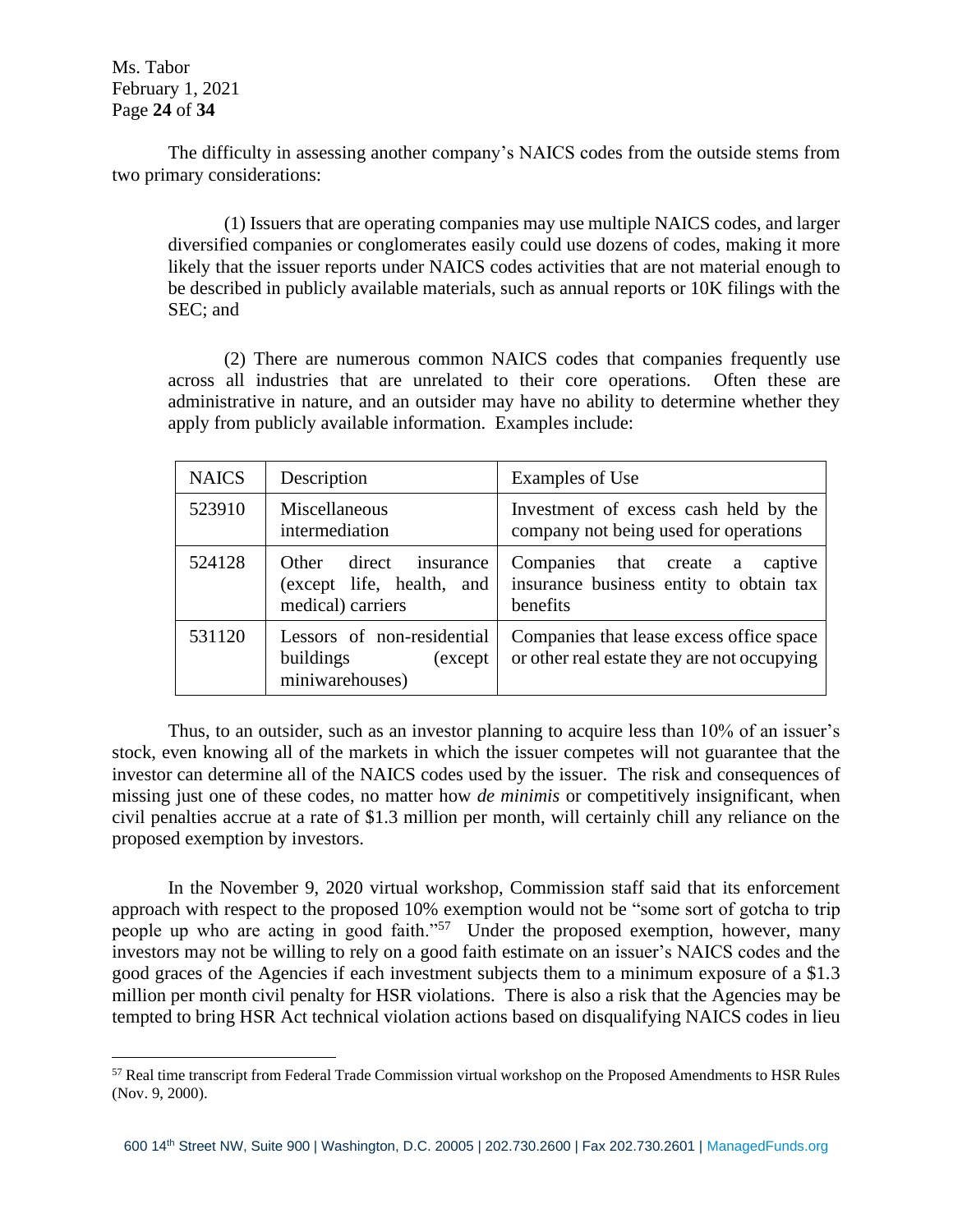Ms. Tabor February 1, 2021 Page **25** of **34**

of litigating more complex or defensible antitrust allegations on the merits when bringing cases, or using the prospect of multi-million dollar HSR Act fines on such good faith errors as a means of pressuring settlement on other claims. We believe the best way to avoid "gotcha" situations is to implement regulations that can be easily complied with by investors exercising good faith, and for which compliance can be determined using publicly available information.

Further, even if a less than 10% investor is able to guess accurately or obtain the cooperation of an issuer in which it plans to invest to correctly determine all of an issuer's NAICS codes, as well as all of the codes of the issuers in which it also invests 1% or more, which could number in the hundreds, these codes were not designed to identify antitrust markets or competitive overlaps, and are manifestly overbroad for this purpose. There are three primary reasons why NAICS codes are overbroad and should not be used to determine the identity of competitors:

(1) Manufacturing NAICS codes are broad categories at the six-digit level, which is why the agencies require 10-digit codes for manufactured items. Accordingly, 10-digit NAPCS codes are better suited to identifying manufacturing competitors. For example, the six-digit codes for pharmaceuticals illustrate the lack of alignment between NAICS codes and actual competitive overlap: code 325412, Pharmaceutical Preparation Manufacturing, includes prescription medications, over-the-counter medications, veterinary medications, cough drops, and vitamins, products that encompass hundreds of separate antitrust markets.

(2) As described above, some administrative activities common to businesses across all industries result in the reporting of NAICS code revenue by issuers. Accordingly, any 1% or greater investment in an issuer that invests excess cash (523910, Miscellaneous Intermediation), has a captive insurance subsidiary (524128, Other Direct Insurance Carriers), or leases temporarily vacant office or warehouse space (531120, Lessors of Non-residential Buildings) would effectively prevent the use of the exemption for investments in completely unrelated issuers that do not compete against each other.

(3) Some NAICS codes are based on the manner in which services are performed, and not the functions that the services provide or the customers that they serve. Examples that cover a large number of companies currently popular with investors include:

Code 454111—Internet Retail Sales. This code covers everything that an issuer may sell over the internet, from meal kits to exercise equipment, even if the issuer's primary sales are brick and mortar. Particularly given the effects of COVID, almost all retailers now sell over the internet. As a practical matter, the use of NAICS codes means that no investor holding 1% of any retailer is likely to be able to use the exemption for any company that sells directly to consumers.

Code 511210—Software Publishers. This code covers any software services no matter the function, market, or customer served. This code covers a broad swath of the economy,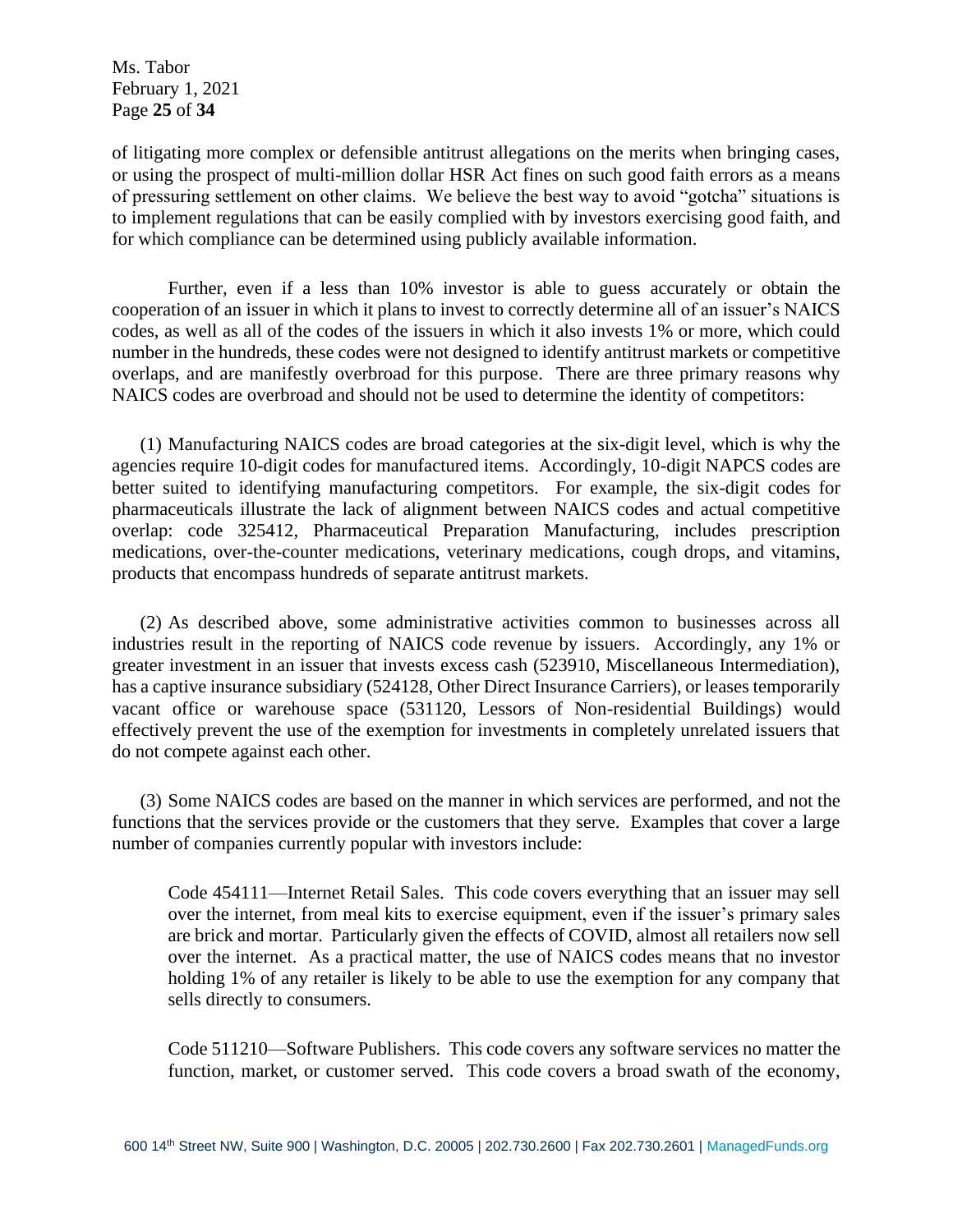including ride share companies, app developers, food delivery companies, video games, and business and educational software. As a practical matter, the use of NAICS codes means that no investor holding 1% of any software company is likely to be able to use the exemption for a vast number of issuers in a diverse portfolio.

Code 541711—Research and Development in Biotechnology. The code covers an industry that has attracted considerable investment over the past few years and encompasses a broad range of medical, animal, plant, and other product research and development. Biotech research is being done across a broad range of technologies, from developing COVID vaccines to plant-based meat substitutes. Given that some investment funds focus on this sector, the use of NAICS codes means that no fund focused on biotech is likely to be able to use the exemption, even if the issuers in which they invest are a diversified portfolio of companies that research different diseases and applications.

On the other hand, as the NPRM itself notes, NAICS codes can sometimes be too narrow for antitrust purposes, as "competitors sometimes use different NAICS codes to describe the same line of business."<sup>58</sup> A proxy that is both over- and under-inclusive is thus a poor vehicle for measuring actual competition between two entities. Further, if the definition of "competitor" also covers companies that actually compete in fact, then, as a matter of logic, the additional inclusion of overlapping NAICS codes adds to the definition of "competitor" only those "companies that share the same NAICS code and do not compete." We believe there is no justification for including companies that do not compete within the definition of "competitor."

The second prong of the test, "competes in any line of commerce," also lacks specificity. The phrasing is vague, and provides no safe harbor for any level of "competing" revenues, as Clayton Act § 8 does.<sup>59</sup> Also, in the November 9, 2020 FTC virtual workshop, FTC staff stated that the omission of a geographic requirement for competition is "intentional."<sup>60</sup> We wish to emphasize that competition within the same geographic location should be a requirement for inclusion in the definition of "competitor." An issuer that only owns a chain of restaurants in Maine cannot reasonably be considered a competitor to another issuer that operates only in California. Given that no 10% or less acquisitions have ever been challenged, it does not make sense to include as competitors issuers who are in the same industry but do not compete in the

<sup>58</sup> *Id*. at 77056.

<sup>59</sup> 15 U.S.C. § 19. Section 8 of the Clayton Act prohibits an officer or director, or officers or directors from the same company, from serving on the boards of competing issuers. Competition is defined as operating businesses "so that the elimination of competition by agreement between them would constitute a violation of any of the antitrust laws." Notwithstanding that prohibition, the prohibition does not apply to companies if: "(A) the competitive sales of either corporation are less than \$1,000,000, as adjusted pursuant to paragraph (5) of this subsection; (B) the competitive sales of either corporation are less than 2 per centum of that corporation's total sales; or (C) the competitive sales of each corporation are less than 4 per centum of that corporation's total sales."

<sup>&</sup>lt;sup>60</sup> Real time transcript from Federal Trade Commission virtual workshop on the Proposed Amendments to HSR Rules (Nov. 9, 2000). To the extent that the Commission has a particular concern with hospitals or other particular industries in which geographic markets are "highly contested," such narrow concern would be better addressed by carving them out of a geographic requirement. We also note that none of the hospital mergers challenged by the Agencies have involved acquisitions of 10% or less of their voting securities by investors who do not control other hospitals.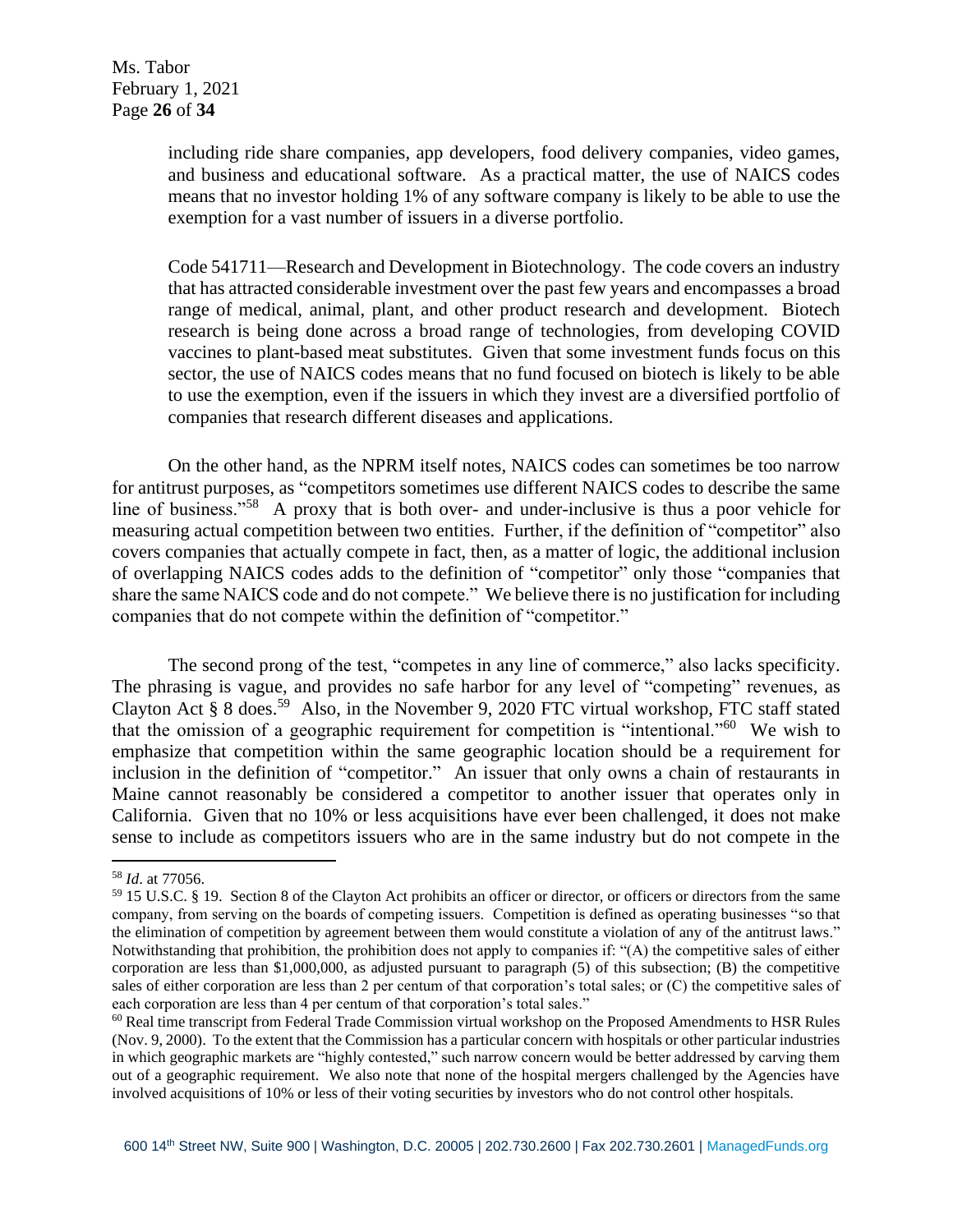Ms. Tabor February 1, 2021 Page **27** of **34**

same geographic areas. We believe that the use of the Clayton Act § 8 definition, which includes a location requirement, would avoid making the proposed definition of "competitor" overbroad.

MFA recommends that the Commission abandon any use of NAICS codes and the proposed "any line of commerce" test divorced from geography with respect to the proposed 10% exemption and adopt the Clayton Act § 8 definition of "competitor," including both its safe harbor for *de minimis* competition and the requirement that the competition must occur in the same geographic location.

## **e. The Vendor/Vendee Exception Does Not Make Sense, and the Amount (\$10 million) Would Punish Large Institutional Investors**

Finally, MFA believes the exception in proposed § 802.15 for a vendor/vendee relationship between the investor and the issuer of \$10 million or more is not justified. MFA recommends eliminating this exception, as there is no clear evidence that a vendor/vendee relationship negatively impacts competition when one holds shares of the other. In fact, one would expect a vendee to have incentives for its vendor to provide more competitive pricing toward the vendee/investor. If the vendor/vendee exception to the exemption remains, MFA suggests raising the threshold to \$75 million, as the currently proposed level could easily render the exemption unavailable for large investors/investment managers that engage in significant transactions with counterparties in the ordinary course of business. For example, if a large investor/investment manager has a prime brokerage account with a global financial institution through which it pays more than \$10 million in fees, this exception would assume that the investor may be engaging in anti-competitive behavior if it then acquires a 1% position in the stock of another large financial institution. There is no basis for such an assumption. Further, the exception could inhibit investment in vendors, as large investors may simply choose not to invest in the types of entities with which they regularly do business, such as banks, health insurance companies, and accounting firms, rather than risk violating the proposed exemption.

Thus, MFA recommends eliminating the exception in proposed § 802.15 concerning vendor/vendee relationships.

**\* \* \* \* \***

In sum, MFA respectfully submits that the goals of the proposed *de minimis* exemption would be frustrated given the market realities large investment management firms face if the rule is adopted as currently proposed. Some of the proposals rely on assumptions that lack foundation in law, economics, policy, or current business practice. We propose the following modifications to the proposed regulations:

802.15(b)(ii) Eliminate; in the alternative, change references to 1% to 10%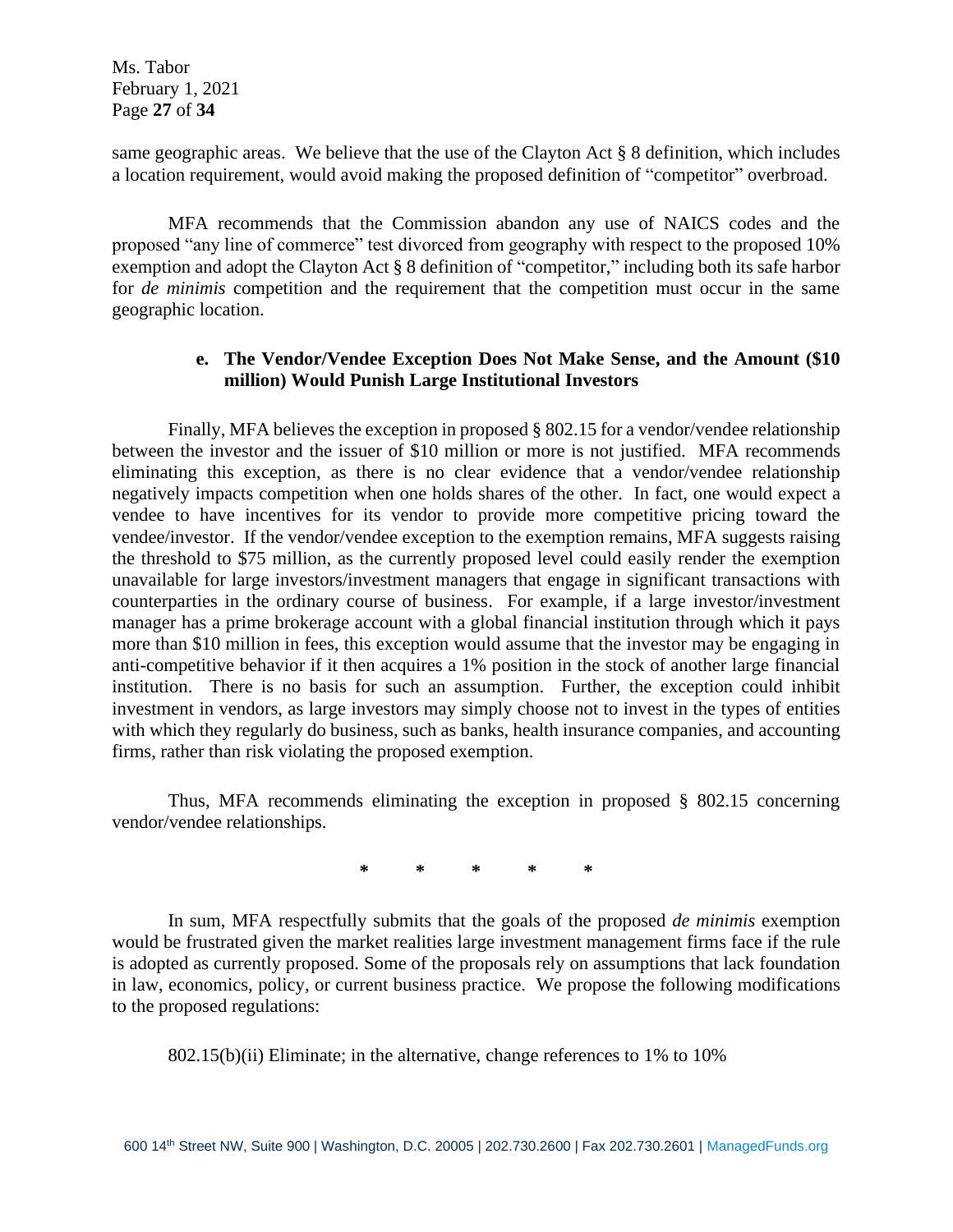802.15(b)(v) Eliminate; in the alternative, change reference to \$10 million to \$75 million

801.1(r) Change entire provision to read "*Competitor.* For purposes of these rules, the term *competitor* means any person that would be in violation of 15 U.S.C. § 19 if it shared a common director or officer with the issuer."

#### **V. Conclusion**

For the reasons we describe, the proposal to redefine a person under the HSR Act to include associates is unworkable because there is often no one-to-one match of investments managers and funds/investors and because basing the composition of a filing person on a potentially multiple and changing mix of UPEs would upend the entire HSR framework. Further, expanding the definition of "person" to include associates is unnecessary and would create incredible burdens on investment management firms and their clients, distort markets, and cause a significant increase in HSR filings for many proposed investments that have been proven not to cause competitive harm, even when paired with the *de minimis* exemption. If the proposed definition of "person" is adopted, an exception for minority investments by investment management firms should be provided.

Importantly, a 10% *de minimis* exemption, with modifications as proposed, will eliminate unnecessary and over-inclusive HSR filings, foster desirable ordinary-course engagement between shareholders and management, and reduce costs and burdens on investors and the Agencies alike. Any exceptions to the *de minimis* exemption should provide for practical application by the industry, should be logically consistent, should be based on actual situations in which competitive harm could occur, and should not discriminate against large institutions based solely on their size. Thus, the 1% common ownership exception to the proposed exemption should be eliminated, or raised to 10%, or rather to 5%. The proposed definition of "competitor" should be eliminated as impractical to determine and unduly burdensome, and instead the Agencies should adopt the Clayton Act § 8 definition of "competitor" for this purpose, including its safe harbor for *de minimis* competition as well as the requirement that competition occur in the same geographic region.

Finally, as there is no basis for presuming that a vendor/vendee relationship should negate the use of the proposed exemption, this exception to the proposed rule should be eliminated or, at a minimum, raised to \$75 million in order to not discriminate against large institutional investors.

#### \* \* \* \* \* \* \*

MFA appreciates the opportunity to provide these comments to the Commission in response to the proposed amendments to the HSR Rules. If you have any questions about these comments, or if we can provide additional information, please do not hesitate to contact the undersigned at (202) 730-2600.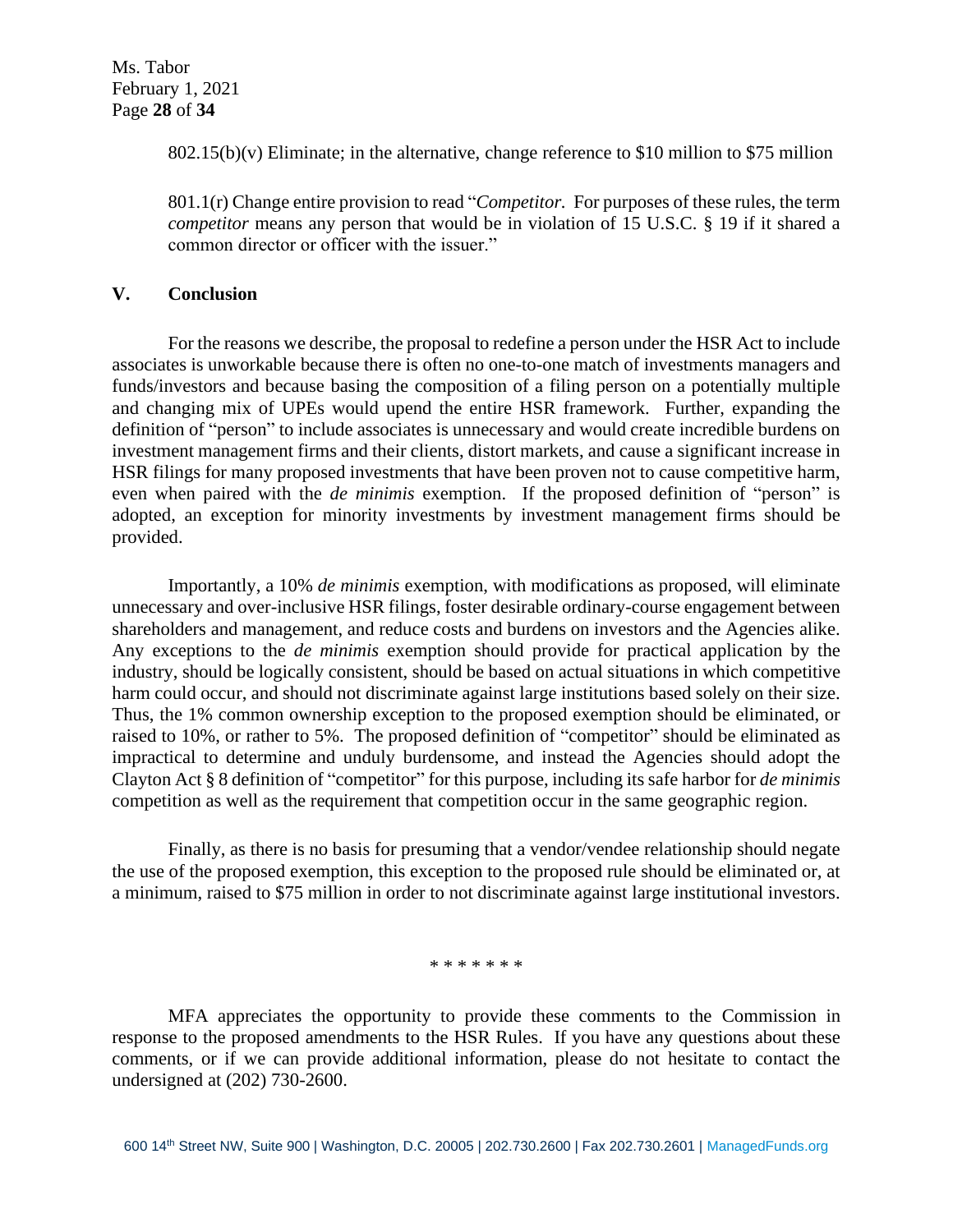Ms. Tabor February 1, 2021 Page **29** of **34**

Respectfully submitted,

/s/ Jennifer W. Han

Jennifer W. Han Managing Director & Counsel, Regulatory Affairs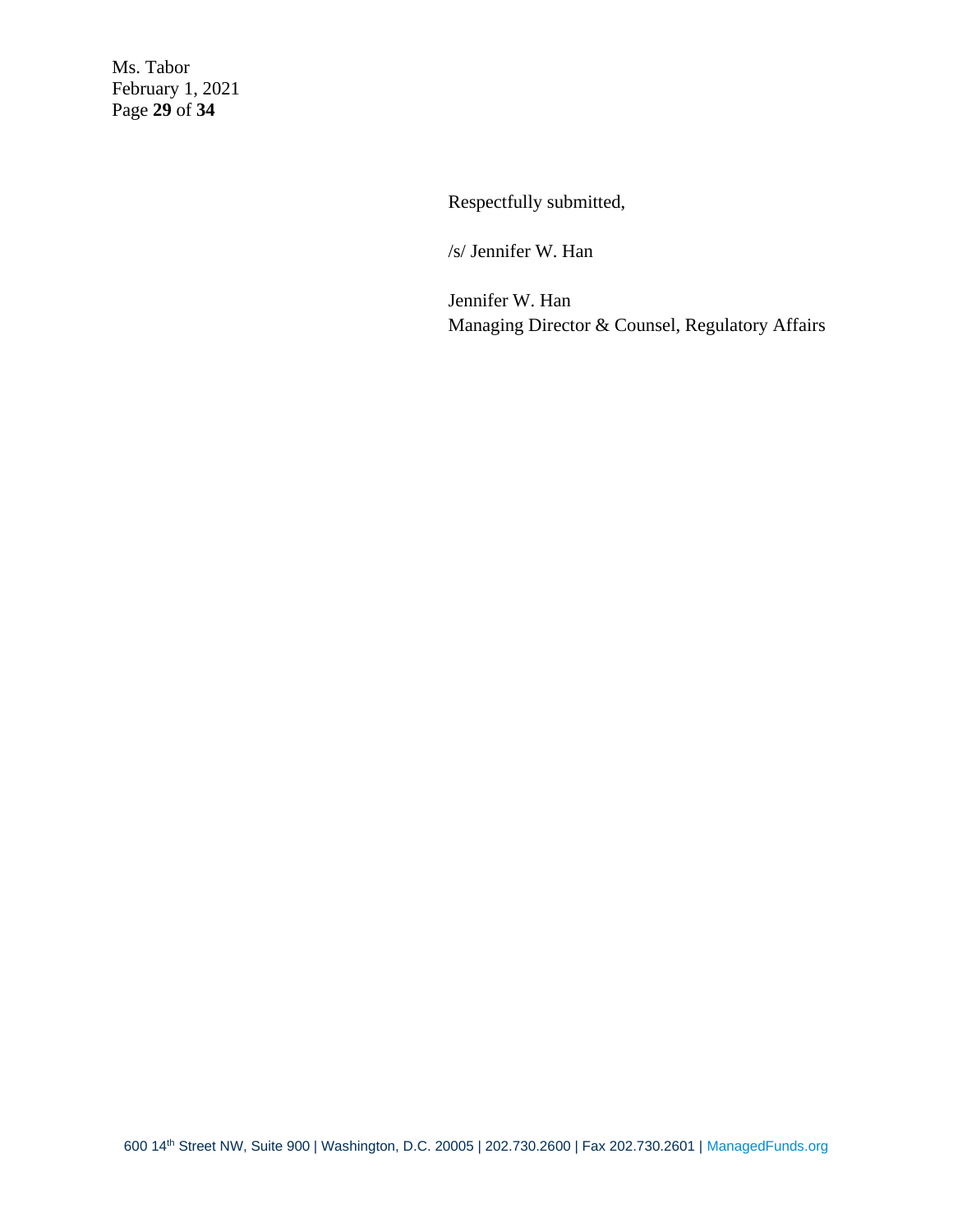# **Appendix A – Examples to Illustrate the Unworkability of Redefining "Person" to Include Associates**

To illustrate the unworkability of the proposed definition of "person" based on associate relationships, consider the following example:

- 1. Investment Manager A manages a fund of one for Private University and a fund of one for Company Pension Fund. The manager and the two funds investors are each their own ultimate parent entities, and associates of each other under the Rules. If the new definition of "person" is implemented, then Private University, Company Pension Fund, Investment Manager A, and each of their associates constitute "Person I." They hold the following voting securities of Issuer D:
	- Private University holds \$10 million in the fund of one managed by Investment Manager A, and \$15 million in a separate managed account with Investment Manager B, Fund Vehicle 1B.
	- Company Pension Fund holds \$8 million in the managed account under Investment Manager A, and \$5 million in a separate account managed by Investment Manager C.

Person I holds \$38 million of Issuer D.

- 2. Investment Manager B manages Fund Vehicle 1B, a managed account for Private University, and a managed account for the Narnia Sovereign Wealth Fund. Investment Manager 1B is controlled 50%-50% by two principals, Mr. Wise and Ms. Savvy. The manager, its principals, the fund, and Private University are each their own ultimate parent entities, and associates of each other under the rules. Narnia Sovereign Wealth Fund does not count as an associate because foreign countries are not Persons under HSR. If the new definition of "person" is implemented, then Private University, Fund Vehicle 1B, Investment Manager B, Mr. Wise, and Ms. Savvy are all associates and constitute "Person II." They hold the following voting securities of Issuer D:
	- Private University holds \$10 million in the fund of one managed by Investment Manager A, and \$20 million in a managed account with Investment Manager B.
	- Narnia Sovereign Wealth Fund holds \$50 million (but does not count because foreign countries are not Persons under HSR).<sup>61</sup>
	- Fund Vehicle 1B holds \$15 million.

 $61$  16 C.F.R. 801.1(a)(2).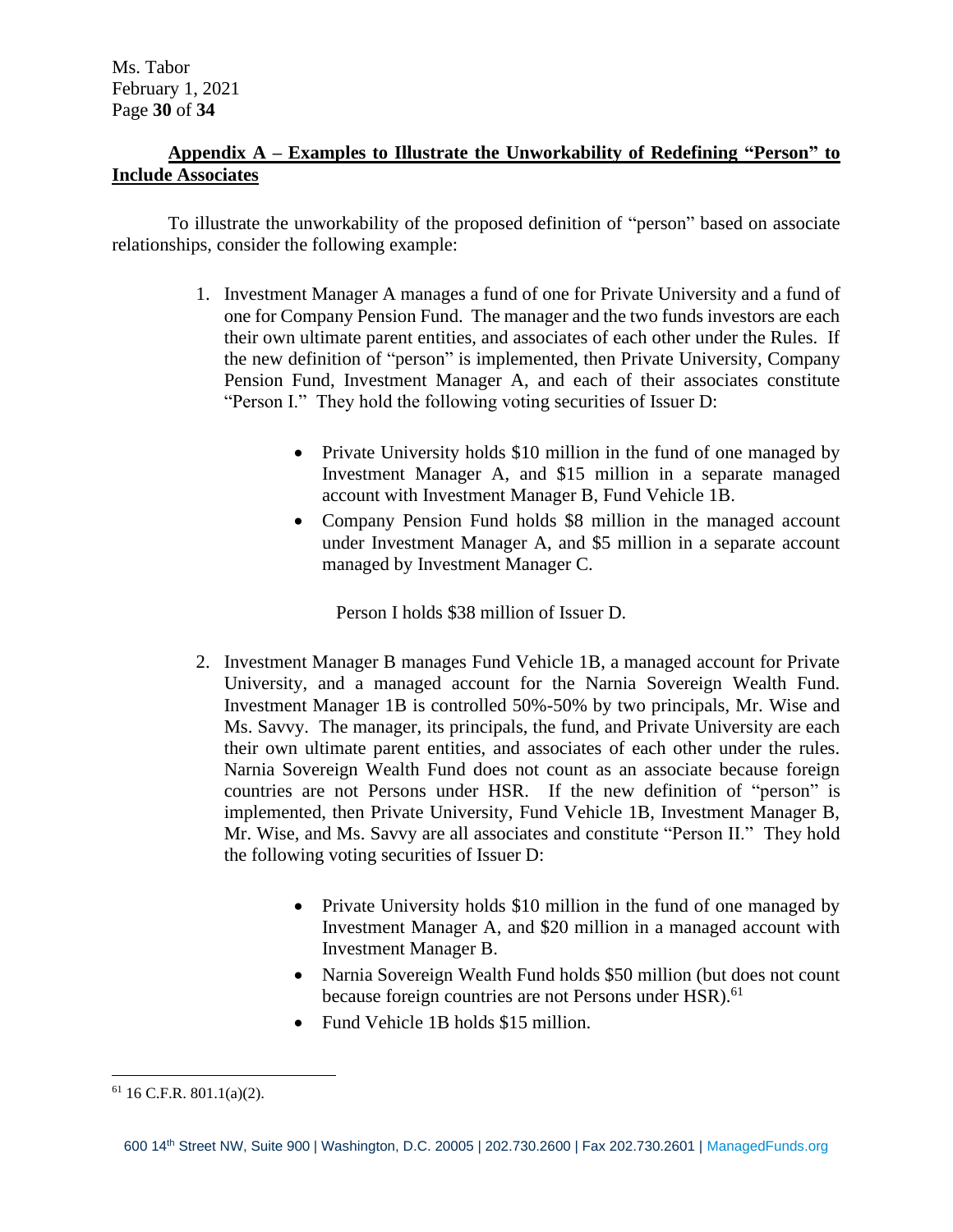Ms. Tabor February 1, 2021 Page **31** of **34**

> • Mr. Wise and Ms. Savvy, to show to their investors that they have "skin in the game," each personally co-invest their own money at 0.01% of the assets under management of Fund Vehicle 1A. Accordingly, each hold \$150,000.

Person II holds \$45.3 million of Issuer D.

- 3. Investment Manager C manages Fund Vehicle 1C, and a managed account for Company Pension Fund. The investment manager is controlled by Ms. Smith. The Investment Manager, Ms. Smith (including Mr. Smith, her spouse, and Grace, their minor child), Fund Vehicle 1C, and Company Pension Fund are each their own ultimate parent entities, and associates of each other under the rules. If the new definition of "person" is implemented, then Company Pension Fund, Fund Vehicle 1B, Ms. Smith, Mr. Smith, Grace, Investment Manager C, and each of their associates constitute "Person III."
	- Company Pension Fund holds \$8 million in managed account under Investment manager A, and \$5 million with Investment Manager C.
	- Fund Vehicle 1C holds \$37 million
	- Ms. Smith and her immediate family currently hold no shares.

Person III holds \$50 million of Issuer D.

This fact pattern is used to illustrate some of the problems with the prosed definition of "person" including Associates:

**Scenario 1. The identity of associates is not fixed, and because a person under the new definition will consist of multiple independent UPEs, advance coordination of their acquisitions will be exceedingly difficult.** 

- If Company Pension Fund wants to acquire \$5 million more of Issuer D through a managed account with another fund manager, it will cause Person III to need to file under HSR, because Company Pension Fund is an associate included within Person III, and Person III would hold \$55 million of Issuer D as a result of the transaction.
- If Company Pension Fund wants to acquire an additional \$13 million of Issuer D two months later, Person I will need to file, and Person III does not need to file as it had previously filed to cross the \$50 million size of transaction threshold.

Note that it is incumbent upon Company Pension Fund to, at a minimum, inform Investment Manager A, Investment Manager C, the fund managers of any accounts it hires them to manage,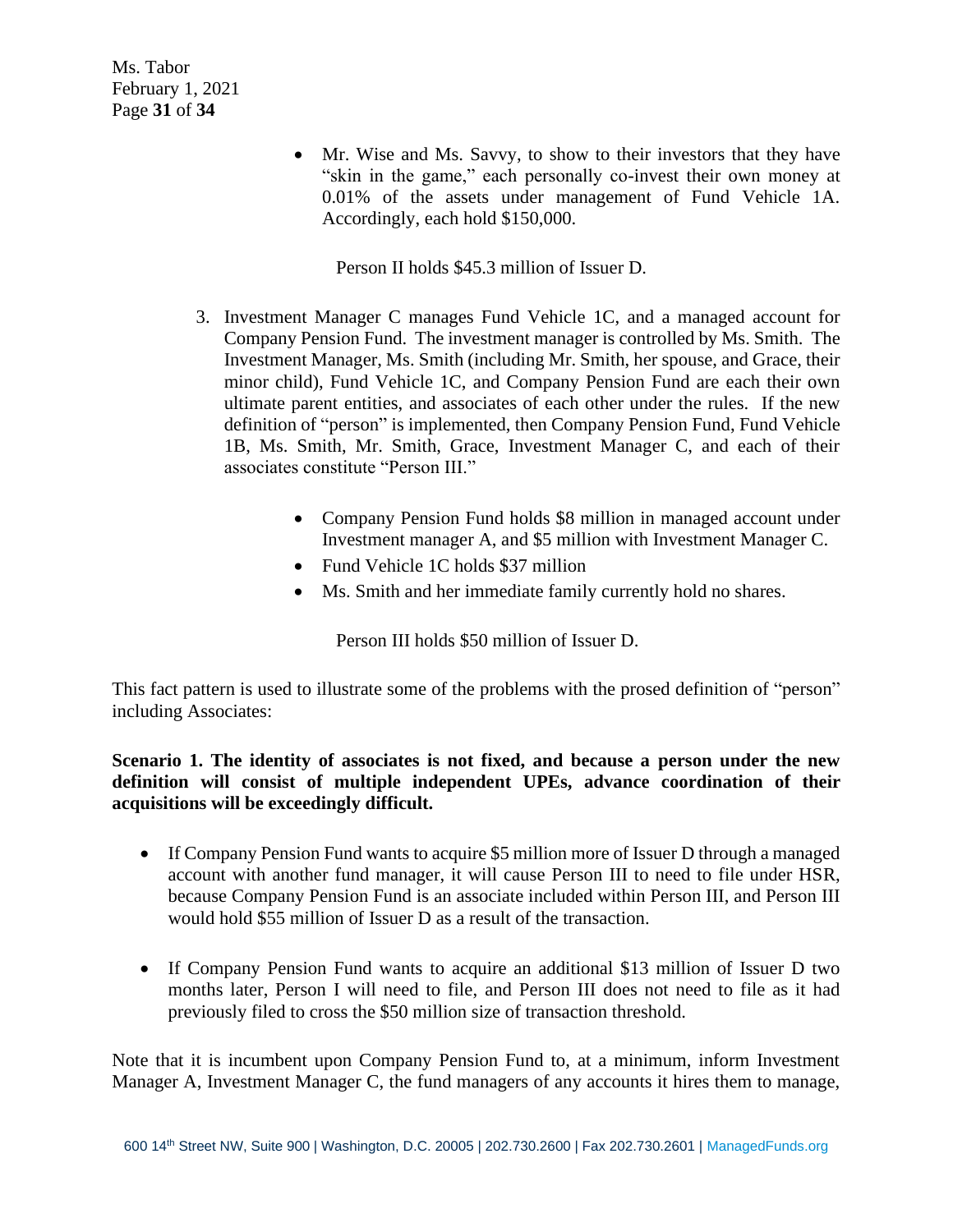Ms. Tabor February 1, 2021 Page **32** of **34**

including the manager of the new account making the acquisition about its current and planned holdings in Issuer D so that they can check with all associates within each person to determine their current and planned holdings in Issuer D. Indeed, all members of a Person will need to be in contact and report all of their holdings to each other on a continual real-time basis in order to properly monitor whether any new purchase risks putting a person to which they belong over the \$50 million threshold.

So in this case, if Company Pension Fund does not provide information about these purchases of Issuer D to an entity within any person it is a member of by virtue of being an associate, then those persons may unknowingly violate the HSR Act and become subject to a \$1.3 million per month penalty. (Intent is not a requirement for violation of HSR reporting obligations.)

If HSR civil penalty liability is joint and several, then Investment Manager A, Private University, Investment Manager C, Ms. Smith, Fund Vehicle 1C, and any other associates within Person I and Person III, whether or not they own shares in Issuer D, are each potentially subject to this \$1.3 million penalty as persons in violation of the HSR Act. (Because "person" as redefined under the proposed rule is not a single legal entity, but a collection of legal entities that may change over time, presumably multi-UPE persons cannot be assessed an HSR civil penalty for failure to file only legal entities can be made subject to civil penalties.)

# **Scenario 2. The new definition will have an effect on how exemptions are applied to UPEs and persons under the proposed definition, and how the one year and five year limits will apply.**

Assume Scenario 1 has not occurred. Suppose Issuer D issues a new round of voting securities, and allows its existing shareholders to participate pro-rata in the new issuance. Under 15 U.S.C.  $$18a(c)(10)$ , such acquisitions are exempt if the acquiring person's per centum share does not increase as a result of the acquisition. Within Person I, Private University participates and acquires pro rata shares, but Company Pension Fund does not. Within Person II, Private University, Fund Vehicle 1B, Ms. Savvy and Mr. Wise all purchase the pro rata shares. The value of the shares acquired by Private University are \$6 million. The value of the pro rata shares acquired by Fund Vehicle 1B, Ms. Savvy, and Mr. Wise collectively add up to \$3.1 million.

Question: Would the (c)(10) pro rata exemption apply to Person I and Person II collectively? Under the plain language of the HSR statute, the answer is yes because the exemption applies to a "person." In other words, if Company Pension Fund does not participate in the new pro rata distribution, fellow associate Private University may acquire the additional shares that Company Pension fund declines to acquire under the exemption, without filing under HSR, if the exemption collectively applies to all of the associates within Person I, as Person I would not increase its percentage held of Issuer D. However, if Private University does take the extra shares it is entitled to acquire under the exemption as a member of Person I, then that would cause Person II to acquire more voting securities of Issuer D than permitted under the exemption. In that case, all of the other Person II associates who only took their pro rata allocation (thinking they were exempt) would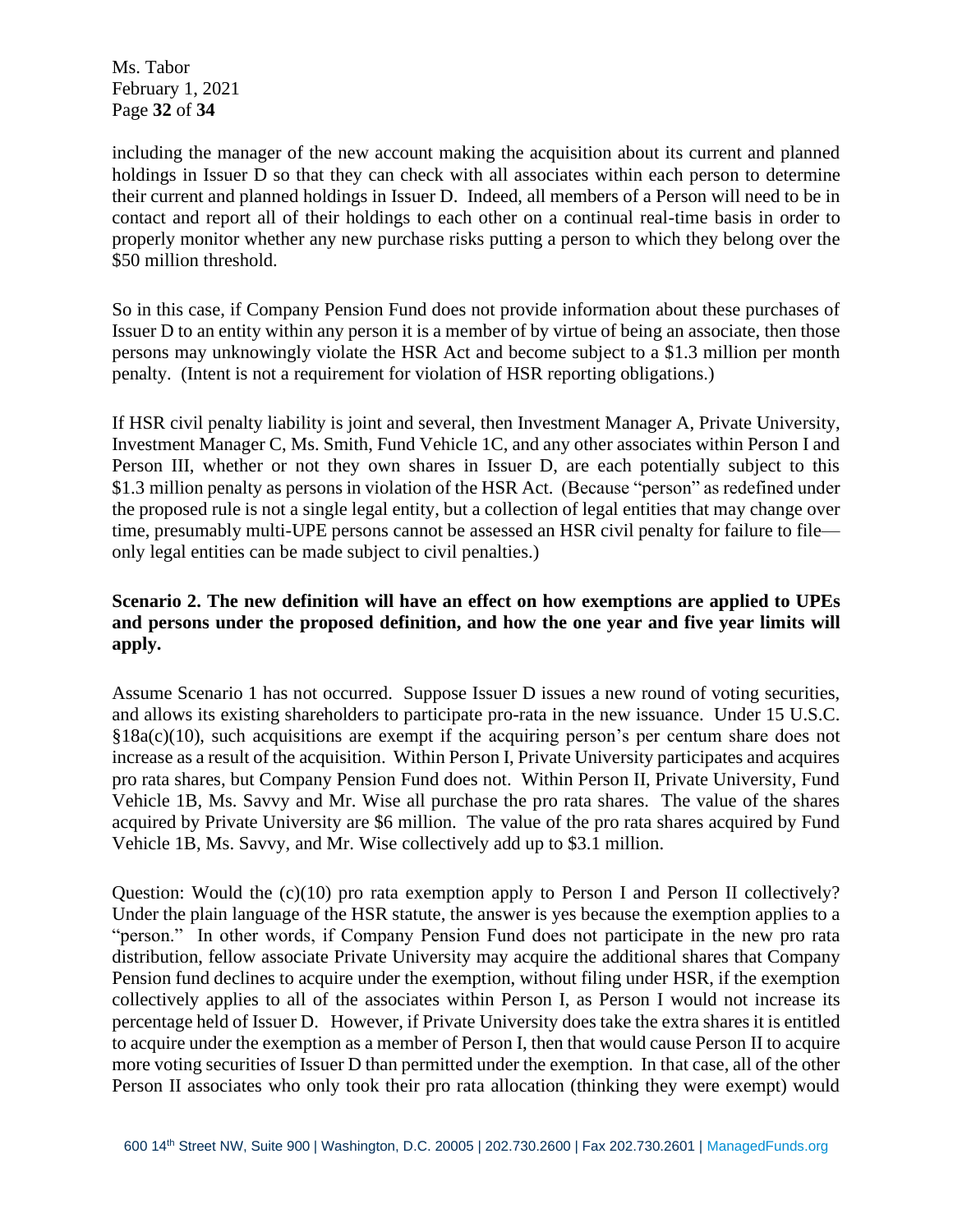Ms. Tabor February 1, 2021 Page **33** of **34**

need to be part of an HSR filing as Person II. This shows that the new rule can deny Fund Vehicle 1B, Ms. Savvy and Mr. Wise the pro rata exemption based solely on the behavior of parties they do not control.

# **Scenario 3. The New Definition will affect who has the right to acquire shares under the one year and five year HSR periods.**

Assume Scenarios 1 and 2 have not occurred. Company Pension Fund decides it may want to acquire \$61 million more of Issuer D. So Company Pension Fund has Person I, Person III, and 10 other persons (the Company Pension Fund has funds under management by 10 other fund managers, and therefore must file for all persons crossing an HSR reporting threshold, including each person that includes each of the other investment managers that manage Company Pension Fund funds, whether or not their other associates also hold shares in Issuer D) file under HSR to exceed the \$100 million threshold and observes the waiting period.<sup>62</sup> A week after the HSR waiting period expires, Company Pension Fund acquires the \$61 million of Issuer D shares. However, unbeknownst to Company, during the HSR waiting period, Private University sold all \$30 million of shares in Issuer D out of its accounts managed by Investment Manager A and Investment Manager B. As a result, Person I crossed the \$50 million threshold (holding \$74 million in Issuer D), but not the \$100 million threshold. However, Person III crossed the \$100 million threshold (holding \$111 million in Issuer D.) A year passes, and now Person I is permitted under the HSR rules to acquire more than \$50 million, but not more than \$100 million. Person III is allowed to acquire up to \$500 million.

Two years later, Company Pension Fund buys another \$120 million in Issuer D shares, believing it is entitled to acquire up to \$500 million as an associate of Person I and Person III. But because Private University's sale caused the \$100 million threshold not to be crossed for Person I, now Person I is in violation of the HSR Act, and all of its associates are subject to a \$1.3 million per month civil penalty.

We note that in this example, Private University's sale of shares of Issuer D caused Person I's holdings to decrease. However, the same result would occur if Private University ceased being a member of Person I by liquidating its account and withdrawing its money from Investment Manager A and moving the proceeds to another manager. If Private University broke off all ties with Investment Manager A, it would no longer be an associate within Person I.

*We are uncertain whether under the proposed definition of "person," where the membership of Person I was determined by a snapshot of its associates at a certain point of time and that associate mix later changes, Person I remains Person I if any of its associates depart or if new associates are added, and how that would be determined. If the existence of Person I has no continuity, an* 

 $62$  We note that since Company Pension Fund would now itself hold over \$50 million in Issuer D, this will cause all Persons in which it is an associate to exceed the \$50 million HSR filing threshold.